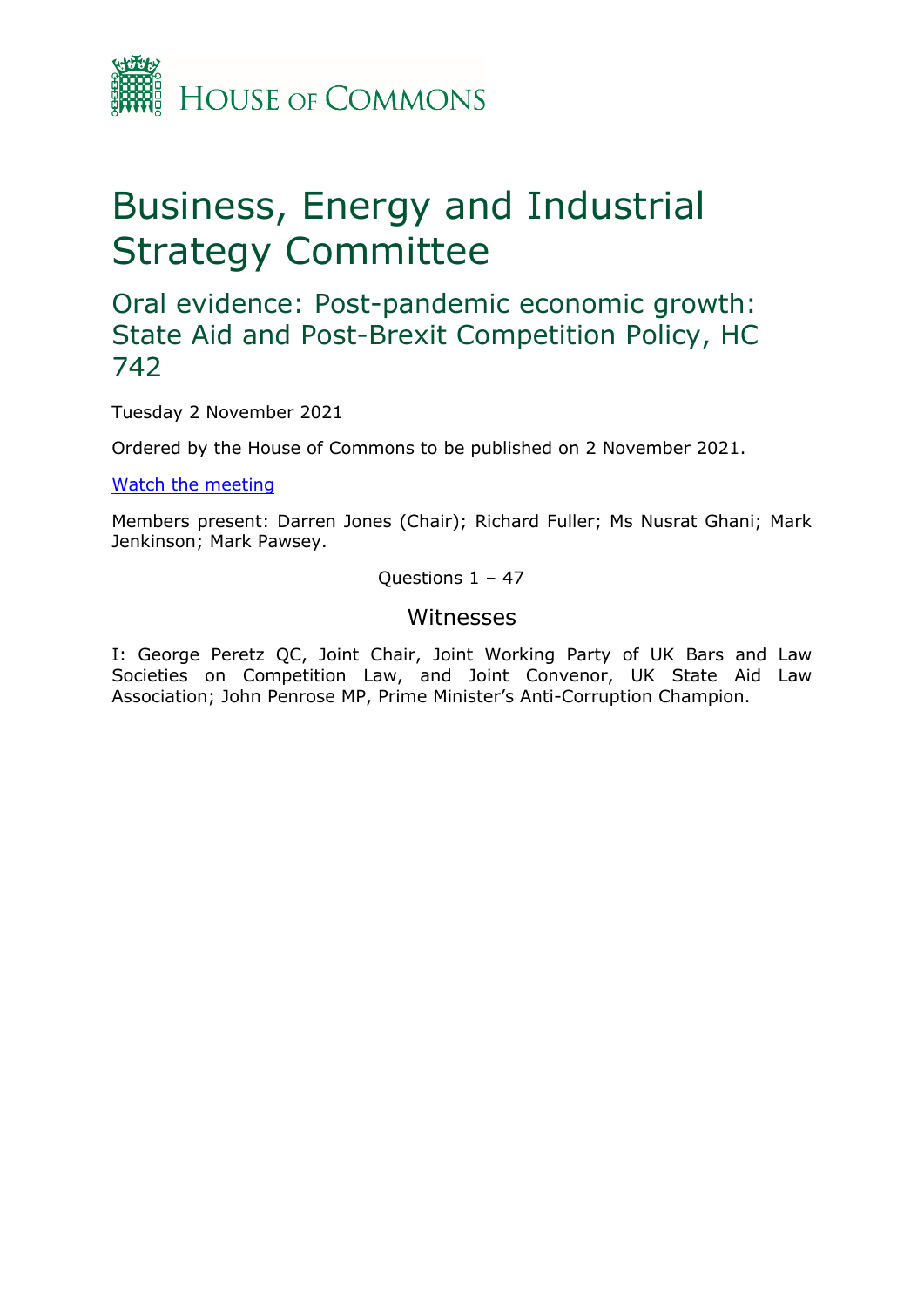

## Examination of Witnesses

Witnesses: George Peretz and John Penrose.

Q1 **Chair:** Welcome to this morning's session of the Business, Energy and Industrial Strategy Select Committee for our first hearing in our new inquiry on the future of competition policy post-Brexit. For this scenesetting kick-off session, I am delighted to welcome John Penrose, the Member for Weston-super-Mare, who has written a report for Government on the future of competition and consumer policy—there in hand—and George Peretz QC, who works at the Bars and Law Societies on competition and state aid policy. Good morning to both of you.

Just to kick us off, this whole inquiry, as well as the consultation from the BEIS Department, is built on the premise that, now that the UK has left the European Union, we have opportunities to reform competition and consumer policy in the interests of the British economy and British consumers. First of all, John, what are those opportunities?

*John Penrose:* They are really quite profound but there are some equivalent sets of threats that we need to worry about too. For example, now that the responsibility for what was previously done by EU competition authorities is resting back in the UK post Brexit, we need to upgrade the existing UK competition authorities in order to be able to cope with that extra workload.

It also means that we can take our competition authorities, which are not just the CMA and the Competition Appeal Tribunal, but also the economic regulators, for example, which cover a whole swathe of our economy and most of the utilities—energy, water, transport and so forth—and make them work more quickly and make them more pro-competitive. Ultimately, the point is that, if you have a heavy regulatory burden in order to deliver competition, you are not going to be as efficient or as productive an economy as one that achieves the same things with less red tape and less cost, and that does it more quickly and more digitally.

There is a big opportunity to upgrade ourselves for competition 2.0, but, equally, we need to be careful because we are not quite in the top rank as things stand and, if we just carry on as we are, we will not get back there.

Q2 **Chair:** Who is above us in the rankings?

*John Penrose:* This is not just my personal view; there are some international rankings. If you look at what other competition practitioners say, they tend to put the USA, the EU, France, Germany and Australia ahead of us. We are pretty good and I do not want to underplay it. We have a lot to be proud of and to build on, but there are a few people who are marginally ahead of us.

Q3 **Chair:** George Peretz, what are our post-Brexit opportunities?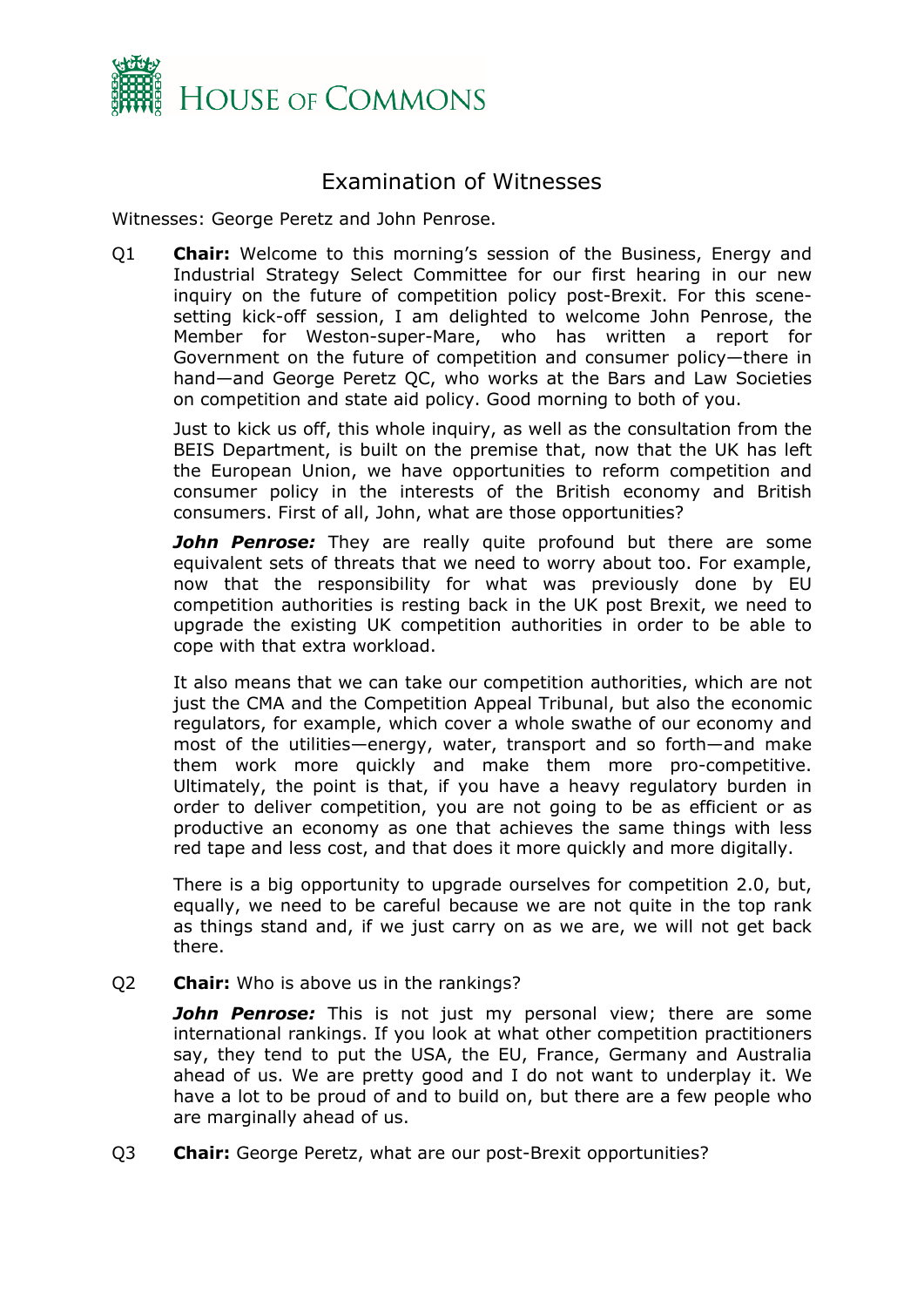

*George Peretz:* Opportunities and challenges probably go together. John is absolutely right to point out the challenge to the CMA and the other regulators of having to do more work, because they will be dealing with huge international mergers that previously went to the European Commission and with huge international cartels that were previously dealt with by the Commission. They will have to work out how to coordinate with the Commission on many of those inquiries, and that will raise various issues, so there is going to be a resourcing question.

At the same time, as it happens, the CMA has also been given a whole lot of new work to do in relation to subsidy control and the internal market Bill, so that is another challenge.

There is an issue about the substantive rules: what exactly are the competition rules? We have modelled our competition rules on EU competition rules, and deliberately so. We tied our boat, as it were, to the big ship of European competition law, and that has gotten us to where we are. The boat is now untied. We are where we are because of EU competition law, but we now have to decide whether to follow the EU boat or to set off in our own direction on a number of issues.

We can talk about the details of that later, but, as always with these questions of divergence, there is a trade-off between, on the one hand, costs brought by divergence, because businesses have to take advice about two separate regimes, which means two sets of lawyers' fees instead of one and two sets of things for businesses to worry about. On the other hand, there are opportunities, particularly as the EU ship itself, to continue the metaphor, may head off in a direction that is not quite designed for us, because we are no longer formulating where it goes, so we may find we want to head off in a slightly different direction.

Q4 **Chair:** Whether it is ours or the European Union's, there will be divergence. Is this debate about us ultimately having to stay pretty close to where the European Union is untrue?

*George Peretz:* At the moment, in the way the Competition Act has been amended, the default position is probably that we stay with the EU. The courts will certainly look very carefully at new ECJ jurisprudence on competition law issues and, other things being equal, may well follow that, but there are certainly areas that you could point to where divergence is perhaps more likely.

The obvious area is distribution rules, where the EU always has had a slightly idiosyncratic approach, largely because it is concerned with internal market issues and avoiding barriers within the internal market. For example, it looks very disapprovingly at distribution practices that allocate exclusive territories to particular retailers or dealers. We do not have those concerns, so we may move in a slightly more liberal direction on that sort of issue as time passes. There may be other areas. It is slightly difficult to predict, as always with these things, where the EU law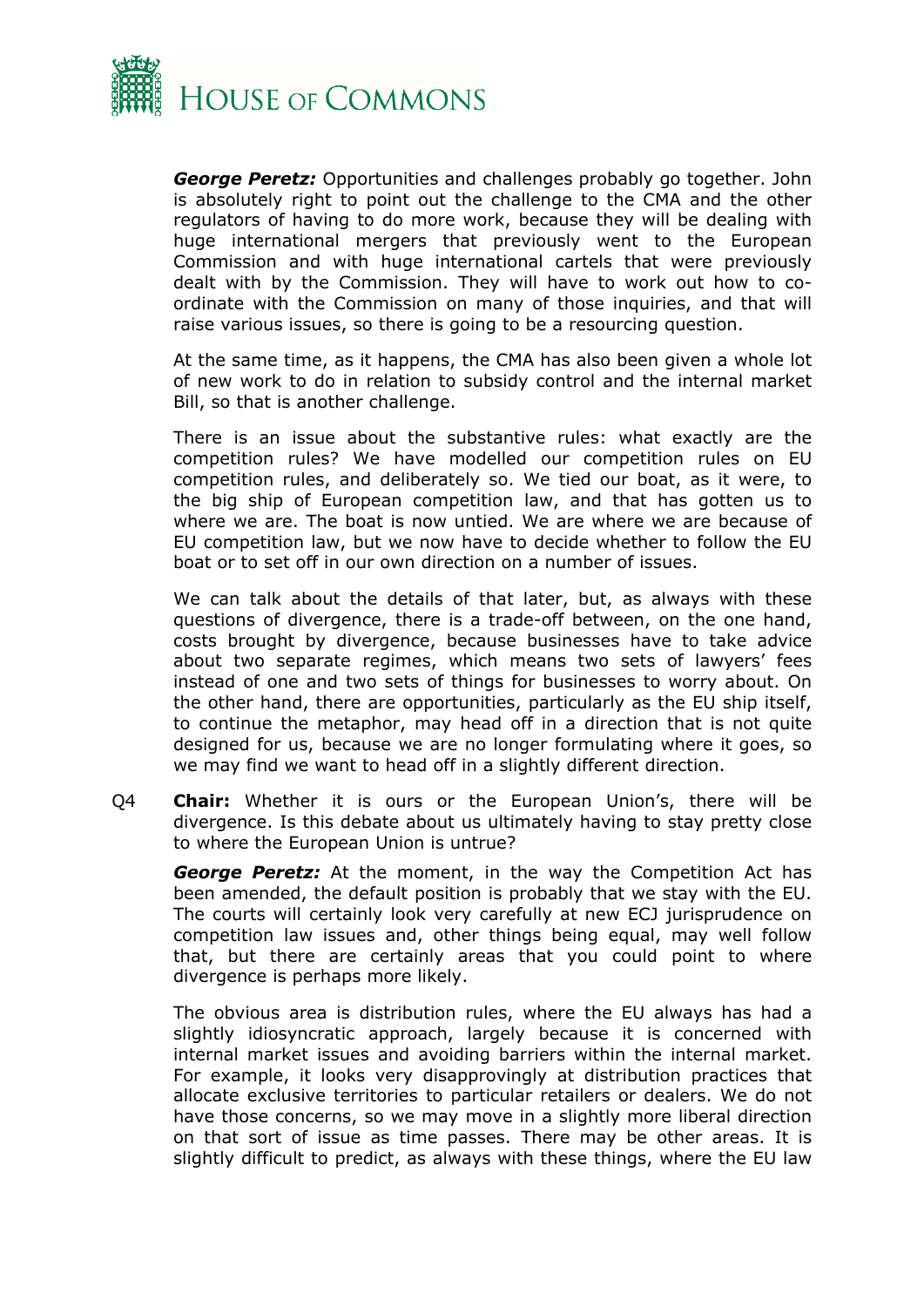

is going, so one does not quite know whether we will want to go along with it or not.

Q5 **Chair:** You just made reference to the courts looking at ECJ jurisprudence. Politically, if that were to continue, that would cause some contention, certainly here in Parliament. We inherited the acquis at the point of leaving the EU, but, if you could just explain that a little further for us, why would British courts be looking in the future at ECJ jurisprudence?

*George Peretz:* Certainly in the field of competition law, it is quite common for courts around the world to look at other courts' jurisprudence, because you are often dealing with very similar issues. Is an agreement anticompetitive? Is a particular type of conduct anticompetitive? Any sensible court will look very carefully at what other courts have done.

As it happens, I have recently been acting for the European Commission in relation to what are called "pay for delay" cases—agreements between pharmaceutical companies and generics that, essentially, pay the generics to stay out of the market for a while. The theory of what in the EU system will be called abuse of dominant position was originally developed in the United States by a Supreme Court judgment called Actavis.

Although the European Court of Justice judgments on the "pay for delay" issue do not cite Actavis, because the European Court of Justice never cites any other court, the judges were certainly made aware of it during the hearings. If an English court were now looking at this issue cold, they would look at the judgments of the US Supreme Court and the ECJ, and they might look at judgments in Australia. It just part of a process of looking around and seeing what other jurisdictions do.

The courts are well aware of the political sensitivities and very well aware that Parliament has told them not to regard ECJ judgments as binding. If I, as counsel, were trying to rely on an ECJ judgment, I would do so with a certain amount of tentativeness, being aware of that. If one sits back and thinks about it, it must be right for our courts to look at what the ECJ has done in relation to comparable problems, just as it looks at what the US Supreme Court or the Australian High Court may have done on the same issues.

Q6 **Chair:** John Penrose, these rules, institutions and frameworks are important for the functioning of a modern economy, but what are the benefits for the public and our constituents in doing this work?

**John Penrose:** They are huge, because a really high-quality set of competition institutions delivers a more competitive economy. What that means is a whole series of things. It means that, ultimately, our economy grows more quickly. We have a long-term productivity problem in the UK economy, which has been much studied and commented on, and more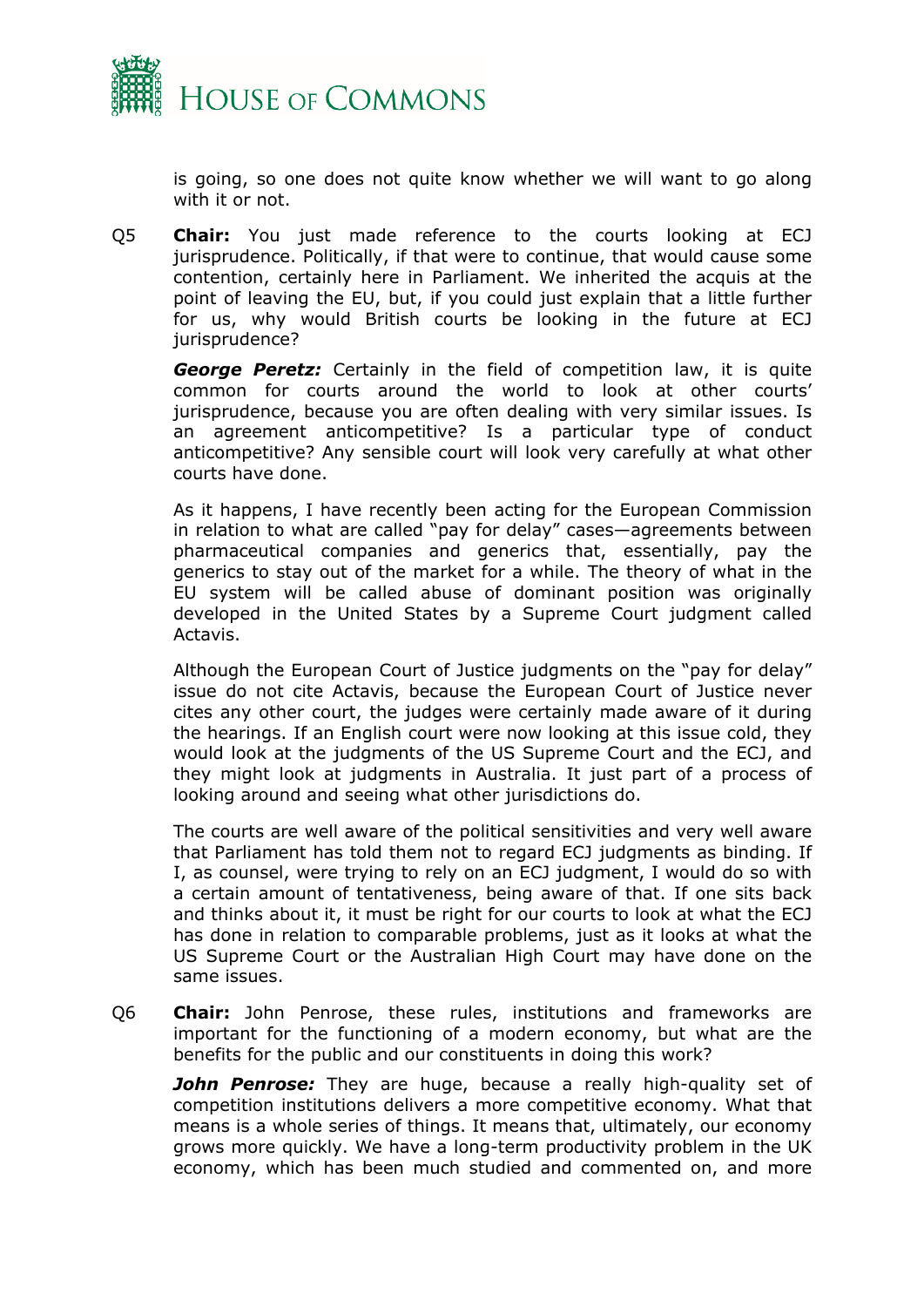

competition would be one of the major things we could do to iron that out. It could also help with levelling up. At the moment, if you look at the productivity of the UK economy, London and the south-east are world class, and then it gets progressively less competitive and less productive as you go further out into other parts of the UK. Increasingly competitive animal spirits outside London and the south-east could be a major part of that.

Equally importantly, if you have a faster-growing economy, it is ultimately the thing that pays for all the public services that we all care about, underpins the long-term viability of the organisations that give us all our jobs and stops us being hollowed out by foreign competitors eroding their position, stealing market share and taking jobs offshore.

Q7 **Mark Pawsey:** If I could follow up on that, you said that a competitive economy grows more quickly, but the business conditions over the last 18 months have been exceptional, as businesses have had to deal with the Covid crisis. Maybe a coming-together, for example, on issues like food distribution might be seen to be better for the country as a whole than having businesses continuing to compete with one another. How should those tensions be managed and what has been the experience over the last 18 months?

*John Penrose:* I am sure I was not the only person in this room who, when they heard the news about a temporary relaxation or suspension of some of the Competition Act requirements in things like distribution, will have raised their eyebrows. It is justifiable to do that in the very short term when you are faced with a crisis like a pandemic, because everybody needs to put their shoulder to their wheel and to pull together. It is essential to get everybody trying to do one thing really quickly and really efficiently.

That said, if you start to do that in normal times and over the longer term, none of us needs to be criminal geniuses to work out that it is the sort of thing that can easily curdle into producers ganging up against consumers. Ultimately, the bit I should have added in response to the Chair's earlier question is that, if you have a competitive economy, it means lower prices and better products for all of us. There is no point in having competition unless you do it for the benefit of consumers, rather than producers or monopolists.

Q8 **Mark Pawsey:** Was there any evidence of producers ganging up against consumers?

*John Penrose:* I have not seen any. It is probably a bit early to say if there is anything from during the pandemic. More broadly, there is always evidence of that sort of thing happening and being a tendency; otherwise people like George Peretz would never be in work. Yes, it is always a temptation, it is always a danger and it is always happening. The point about having good competition authorities is to make sure that you stamp on it and design it out as much as you can.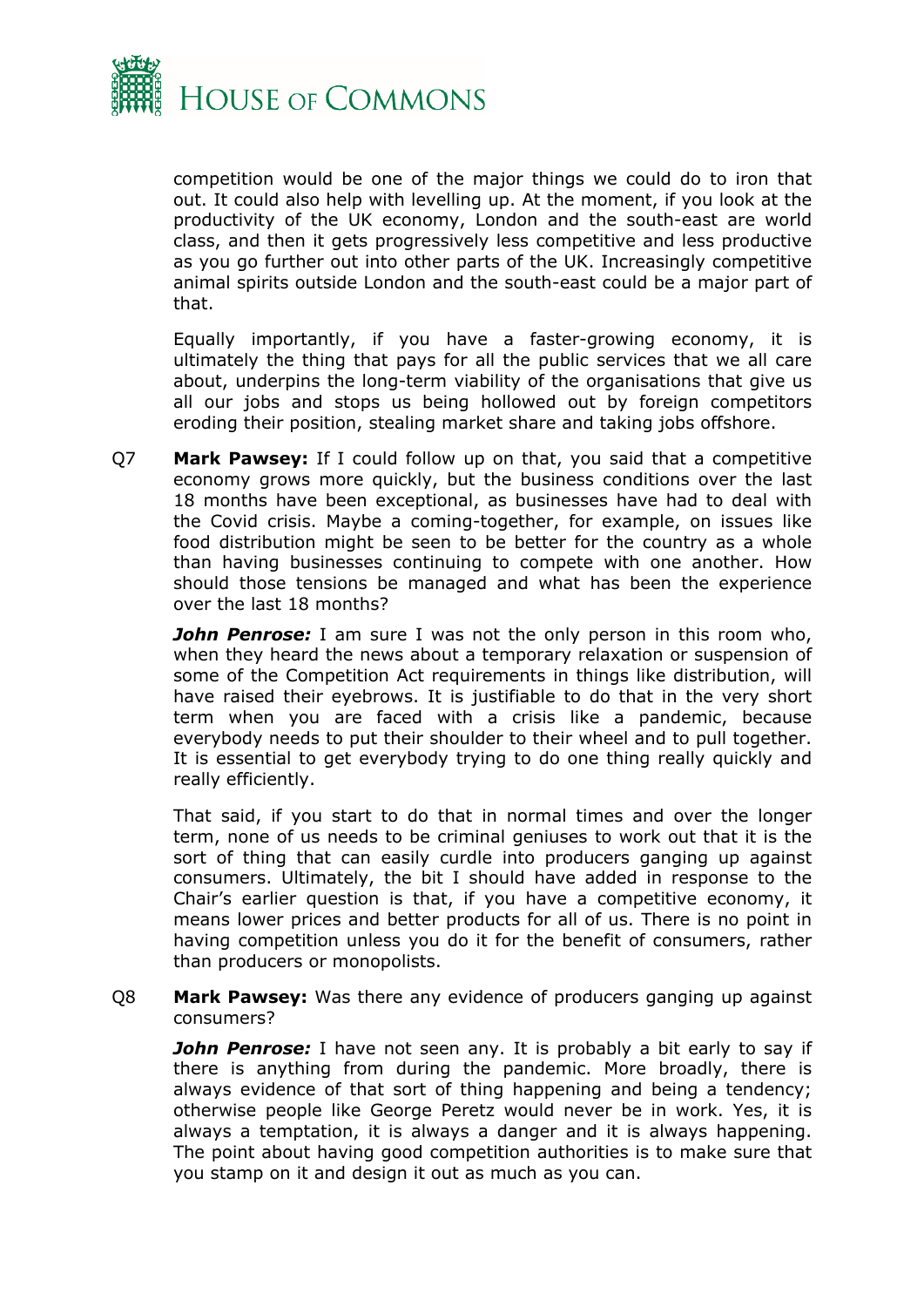

#### Q9 **Mark Pawsey:** Was it right to suspend competition policy?

*John Penrose:* As a temporary emergency measure, yes, I am sure we can all live with it and, yes, it was probably necessary. As anything other than a temporary emergency measure, it is pretty dangerous.

*George Peretz:* It is probably worth saying something about what "suspend competition policy" meant. Competition law is not stupid. It is recognised that there are all sorts of reasons why businesses need to talk to each other and that, in exceptional circumstances, businesses may need to talk to each other about things that would normally be frowned on. If you have a shortage of some essential product, it may make sense for the manufacturers of that product to talk to each other in order to make sure that there are adequate supplies in different parts of the country. Normally, you would be horrified at the idea of manufacturers talking to each other about where they were supplying, but, in those circumstances, it may be fine.

Just as a matter of general competition law, to simplify it, you can always try to justify any type of agreement, if you can show that it is beneficial overall. What the Government did by suspending the competition rules was, effectively, to provide a safe harbour. They were saying to business, "You do not need to worry about what the CMA will say about whether what you are doing is justified, so you do not need to rely on your legal adviser", which is inevitably going to have a caveat in it.

Your lawyers would say, "Yes, I think the CMA would probably agree that this was necessary but I cannot be absolutely certain and there is a risk". You replace that uncertainty by saying, "Here is a safe harbour. Provided you stick within the framework laid down in the rule, you can talk to each other about these things as much as you like and you do not need to worry about your lawyers' advice", which, inevitably, will have caveats at the end saying, "I cannot be absolutely certain that the CMA will like this".

Q10 **Mark Pawsey:** John, is there a danger that, if during something like a pandemic these people who would not normally talk to one another start talking to one another, they form relationships and might assume that that is the new norm?

*John Penrose:* Yes, that is always the danger. That is why it is really important to say "temporary, emergency and not to become the norm", for precisely the reason you just described.

Q11 **Mark Pawsey:** What about consumer protections? There is some evidence that people who paid deposits to go on holiday did not get their deposits back. Are there consumer protections adequately in place? Should we be doing more to protect consumers who might feel that they have been ripped off and that businesses have taken advantage of the fact that we are in the midst of a pandemic?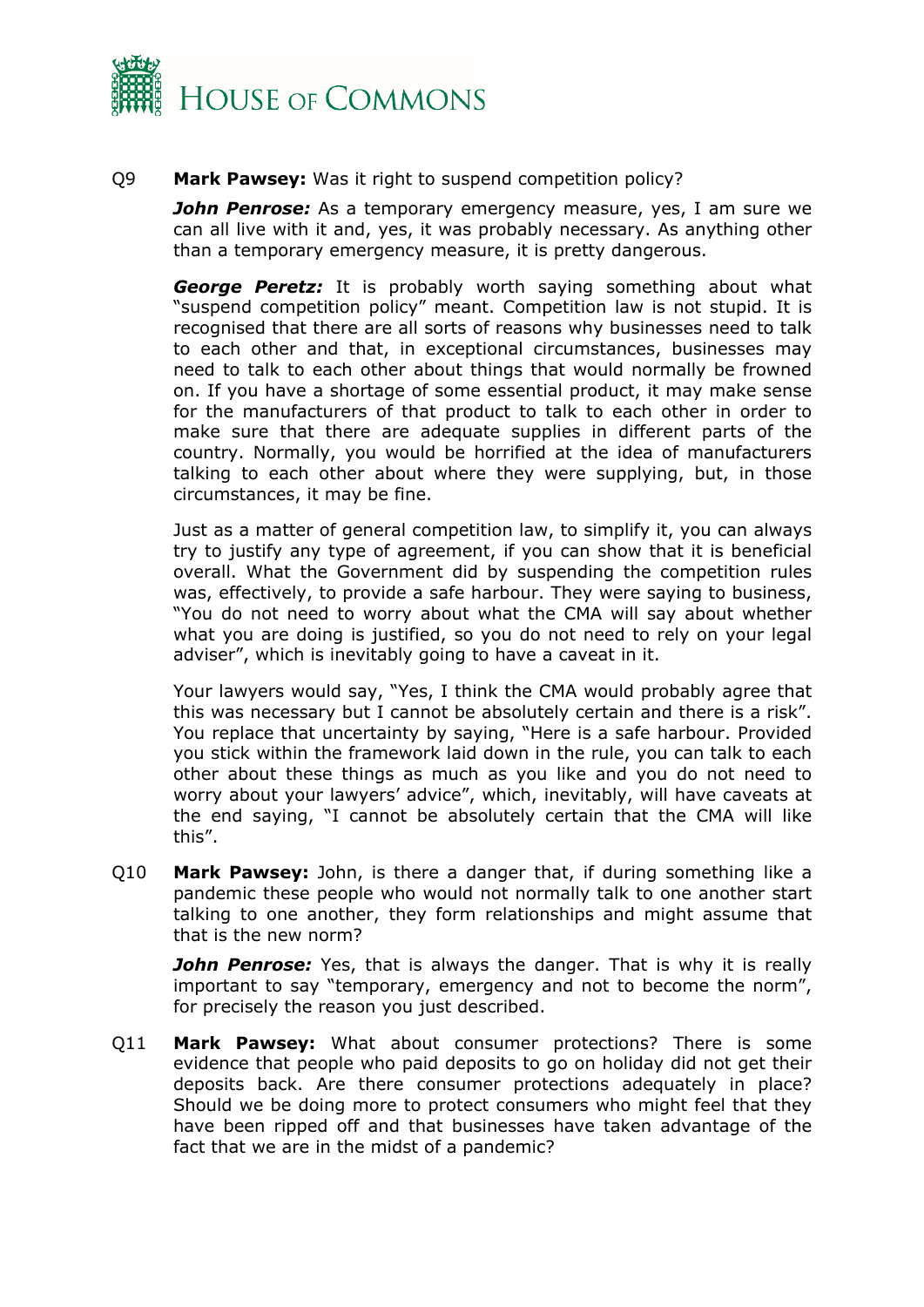

*John Penrose:* There was some good work by the CMA and others to try to make sure that people got their money back from airlines, and bits and pieces like that. There was genuinely proper redress being provided in real time or pretty close to it, so some good things happened.

However, as a broader point, one of the recommendations I made in my report is that the CMA's consumer powers, which are currently a slightly pale imitation of its other powers in antitrust and elsewhere in its work, need to be upgraded because, in general, those powers are less effective.

Q12 **Mark Pawsey:** Were they adequate before the pandemic or was there evidence that they needed beefing up beforehand?

*John Penrose:* My recommendations here were based on a much longerrun, broader and more fundamental point. It did reasonably well with what it had during the pandemic, but there is a fundamental point that it just needs an upgrade and needs to be much stronger.

Q13 **Ms Ghani:** Mr Penrose, I do not think I am misquoting your comment that the CMA powers were inadequate prior to the pandemic. Would you use a stronger word than "inadequate" when it comes to looking at products that are made available to consumers via social media platforms? There seems to be a huge rise in tech companies but not a huge rise in understanding or authority of the CMA.

*John Penrose:* Yes, absolutely. It is worth remembering that our last Competition Act in this country was, I think, in 1997.

**Ms Ghani:** It is important to note that: 1997.

*John Penrose:* I am corrected by my learned friend on my right: 1998. That is before the internet got going. It is before Uber, Google, Facebook or any of these things. We are working with an analogue system in an increasingly digital world. Parts of it still work fine, because some of the things that were wrong before in the analogue economy are still wrong in a slightly different format in the digital economy, but it is clear that we have to update the thing and to catch up.

There is some good work already underway. For example, the CMA is setting up the Digital Markets Unit, which I argue needs to be renamed, but it is a step in the right direction. That will not have teeth until we have a new piece of primary legislation. You do not have to use primary legislation for everything—there is a whole series of things that we can do by changes to memoranda of understanding and secondary legislation but we are going to have to have an upgrade, and quickly.

Q14 **Ms Ghani:** Mr Peretz, I will come to you because you are a man of words and you will probably come up with a more powerful word than "inadequate". If we are looking at digital services, we have consumers paying attention and their data being moved on. At the moment, legislation dates back to 1997. Give us some of your powerful words on this.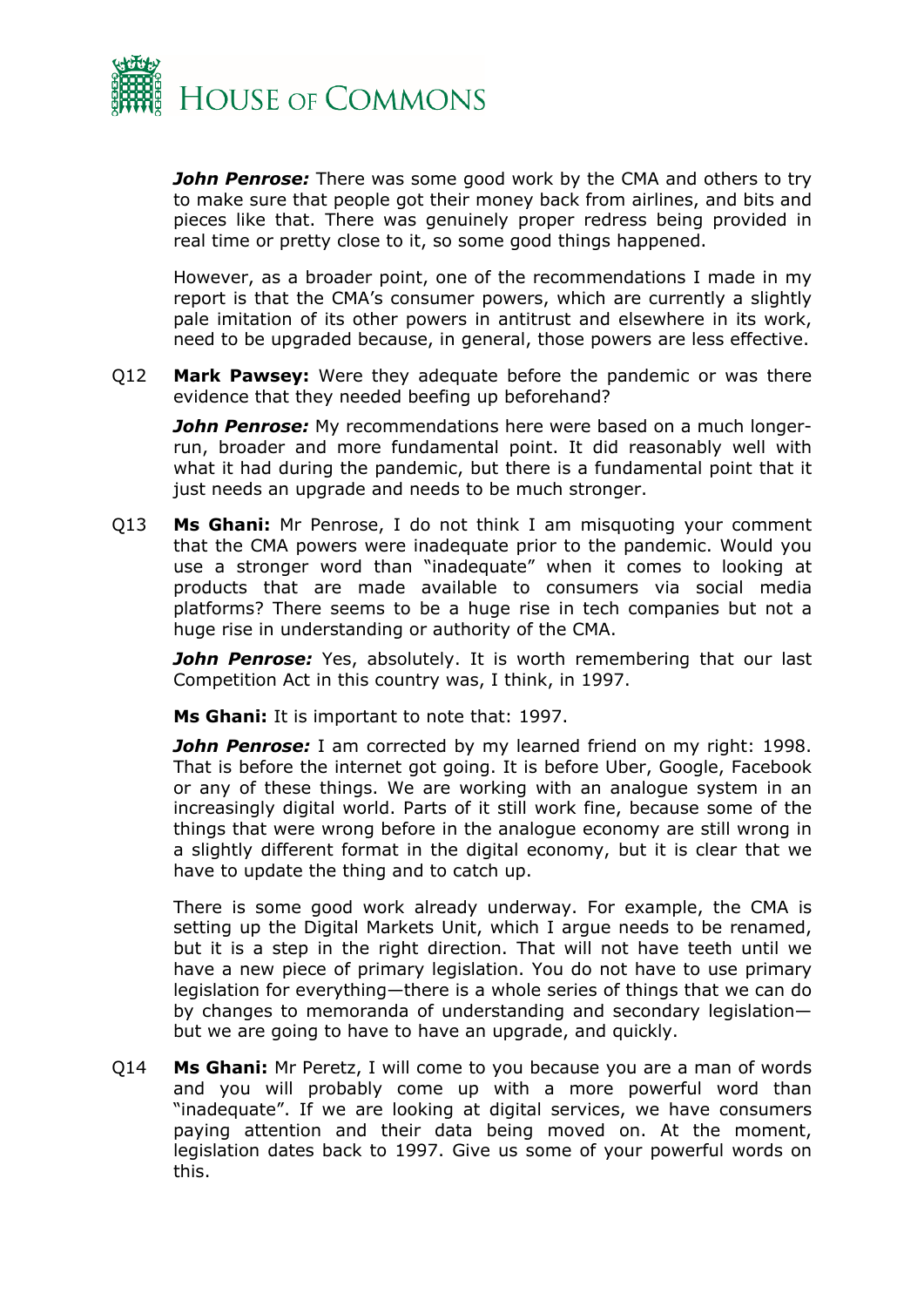

*George Peretz:* I suppose I tend to separate issues into consumer issues and competition law issues. I am a competition lawyer rather than a consumer lawyer, but I will say a bit more about consumer law aspects. To a large extent, you can use the tools that we have to deal with a lot of digital market issues. For example, the merger control regime can deal with acquisitions by the big digital players. There has been concern that some acquisitions that should have been picked up were not, but that is probably more of a fault of decision-making rather than the fault of the regime.

#### Q15 **Ms Ghani:** Do you want to give us an example of those?

*George Peretz:* The well-known one is Facebook and Instagram, and there seems to be a consensus now that that should have been picked up but was not. There was no jurisdictional problem under the old regime and, indeed, it was looked at. It is just that a lot of people think the decision was wrong. There are always evident difficulties in a fast-moving market in terms of looking at the position now and trying to predict what it will look like in four or five years' time. Sometimes, no matter how perfect your regime, decision-makers are going to get it wrong. To be fair, it was not just the UK regime that got it wrong. It was looked at across the world.

If you are thinking about the way in which big digital companies use or misuse their monopoly position, you have abuse of dominance rules. There is certainly a strong case for specific digital market regulation. BEIS has its consultation paper on that. The proposed regime is beginning to take shape. It will require legislation, because it is going to give a whole lot of new powers to the CMA to apply the law.

You have to define who you are going to catch. Unless you are simply going to write Google, Amazon, Facebook and Apple into the legislation, you have to think of some form of test that catches them, and perhaps other people you want to catch, but which does not catch people who you do not want to catch. There is that design issue.

You then have to give the CMA powers to set out a code. As a general point, you as parliamentarians need to think about the extent to which you are happy for very important regulatory decisions—legislation, effectively, because that is what the CMA will be doing—to be done without your having a direct input into it. There is a constitutional question that is there in the background of some of the reforms that have been proposed. There are questions for you as MPs about the extent to which you are happy for law-making to be done by a body, the CMA, that is neither elected nor even accountable to you in the way that Ministers are.

**Ms Ghani:** Who regulates the regulator becomes an issue.

*George Peretz:* Who regulates the regulators? It is always a good question.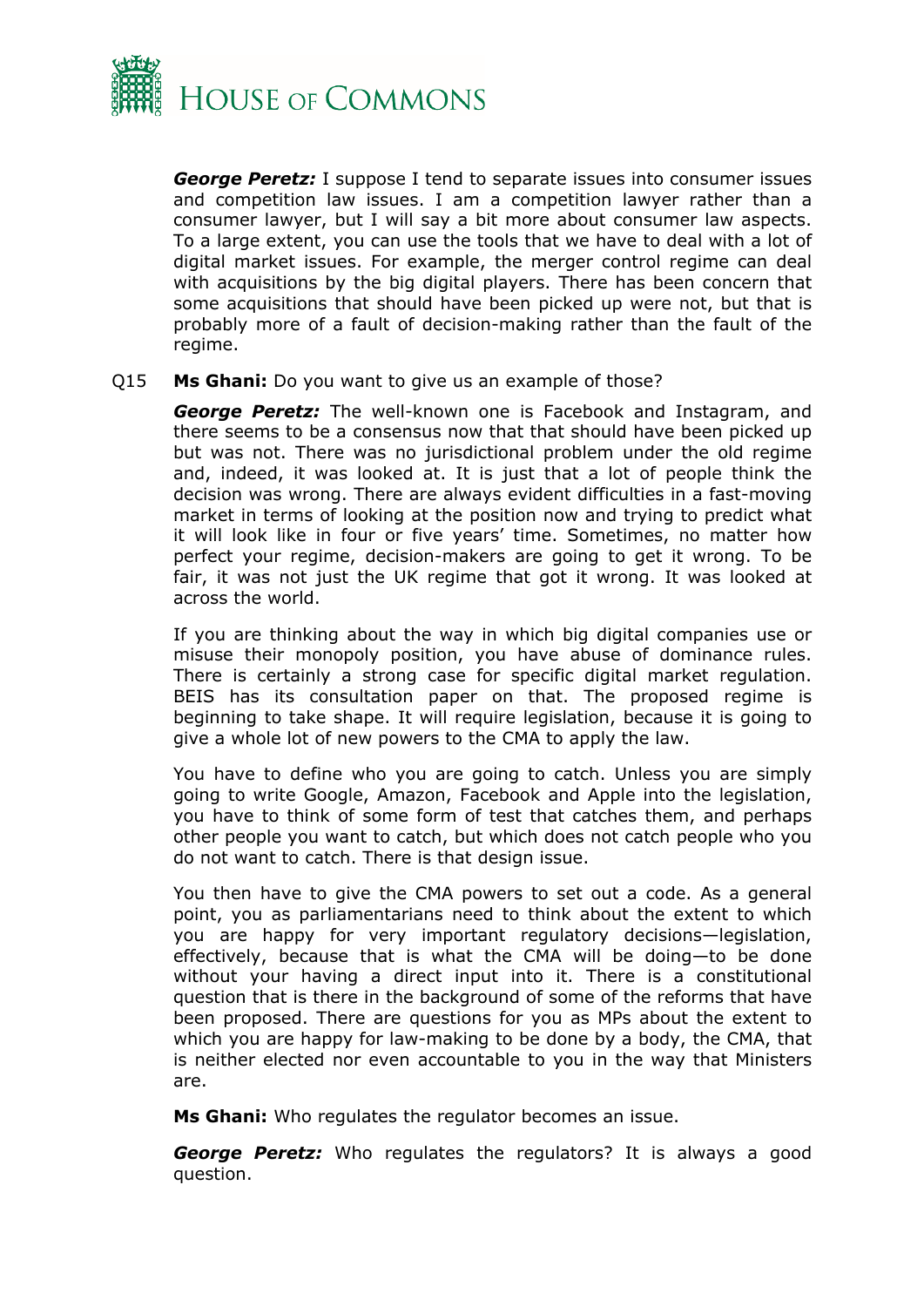

Q16 **Ms Ghani:** I am going to have to be very brief with the rest of my questions and ask for brief answers. Otherwise, I will run out of time, but go ahead, Mr Penrose.

*John Penrose:* Can I just back up what George was saying there? The risk with the new Digital Markets Unit is of regulatory creep, as he was just describing, and of its mandate being gently but inexorably ratcheted up and expanded. You can see that that has already happened over a period of decades, where the same powers already exist and have done for a while in the economic regulators. If you look at the amount of time and expense it now takes for them to take a price decision, it is thousands of times more expensive and slower compared to what it was 20, 30 or 40 years ago.

The danger is that, unless we have this new set of powers in the Digital Markets Unit very closely ringfenced, and with some very serious checks on what it is allowed to do when it extends its powers and how we whittle them back—some processes are needed, which I have recommended in my report—you are going to end up with creep and, in 40 years' time, our successors but two are all going to be sitting there thinking, "Why on earth were they not bright enough to have put those things in place?"

**Ms Ghani:** We do not want to dissuade people from being innovative or continuing to invest.

#### *John Penrose:* Exactly.

Q17 **Ms Ghani:** Mr Penrose, this work is taking place in the States at the moment. Are we just so far behind what is being discussed and legislated in the States?

*John Penrose:* Do you mean the digital markets stuff?

#### **Ms Ghani:** Yes.

*John Penrose:* It is happening everywhere but I do not think that we are necessarily massively behind. It is a developing area of competition thought. In fact, we have done quite a lot of work in this country. We have brought across Professor Jason Furman, who produced the Furman report, and done quite a lot of work within the CMA since then as well.

There is no national premium on thought leadership, and there is an opportunity here for the UK to perhaps become one of the thought leaders. If we can move more quickly, be a bit nimbler and get to the right decisions more quickly than some of the other competition authorities that we have just been discussing in some of the other jurisdictions, we might be able to set an example and lead the world's thinking in this area, providing we are quick and right.

Q18 **Ms Ghani:** That is, hopefully, what we are trying to do with this inquiry. I just want to focus on the consumer's point of view and I will come to you first, Mr Peretz. Which sectors or markets in competition policy are failing consumers the most? Who is the weakest link in the chain here?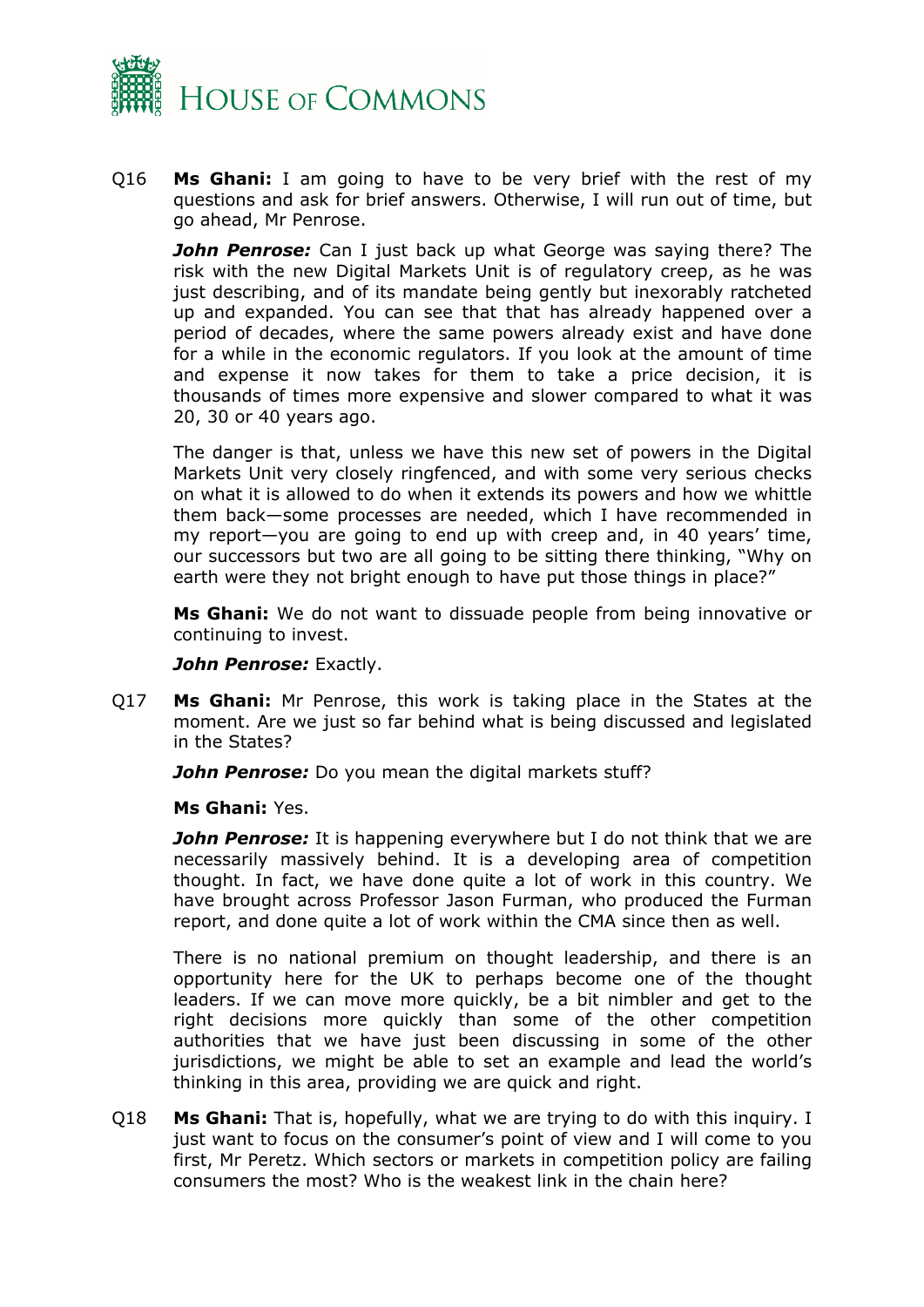

*George Peretz:* I will be slightly careful about them, because any of them could walk through the door and be my client.

**Ms Ghani:** Shall I pass to Mr Penrose?

*George Peretz:* There is a lot of concern about the power of the big digital companies. One can see problems in all sorts of areas. If we think of the areas that the Competition and Markets Authority has looked at recently, there was a very big, in-depth report into the energy sector, but it would be overoptimistic to say that that solved all the competition problems in that sector which are going to come back in all sorts of ways.

There is a lot of unhappiness with competition in the water industry. It is a political point but, for what it is worth, I agree with John when he urged, in the regulated sectors, that the regulators be focused on trying to introduce competition where possible. In areas like telecoms and, to some extent, airports, that just happened. In water, it is very difficult to do, because of the infrastructure. That is a long-running problem.

Competition problems can blow up anywhere, even in areas as traditional as funerals, which is a market that has existed for centuries. There can be difficult problems there, partly linked to problems that are almost consumer issues, the basic point being that, for obvious reasons, people do not shop around very much when they are purchasing a funeral, because they do not want to.

**Ms Ghani:** These are all key services or industries. Everything that you have talked about is critical to how people conduct their lives.

*George Peretz:* Indeed.

Q19 **Ms Ghani:** Funeral services is something I had not read up on. Do you have anything else to add, Mr Penrose, to what Mr Peretz has said?

*John Penrose:* I would just say that there are a couple of high-risk areas to look at. One is anything where there is a network monopoly, so that is most of the utilities, which already have economic regulators. Those economic regulators were set up because there is a network monopoly embedded in the core of them. The rest of the industry may be fine, but the network monopoly is where you end up with consumers being ripped off, or being in danger of being ripped off, because of the network monopoly powers.

There is also a problem with any industry where there is information asymmetry: where the seller knows an awful lot more about it than the buyer, because they can bury rip-offs in small print. That is most common in the financial services sector, historically—that is why we have the Financial Conduct Authority—but it is not exclusively confined to it.

The third area that I would mention is one that you have already been asking about, which is where there are new network monopolies being developed in the digital world, in industries that did not exist before. That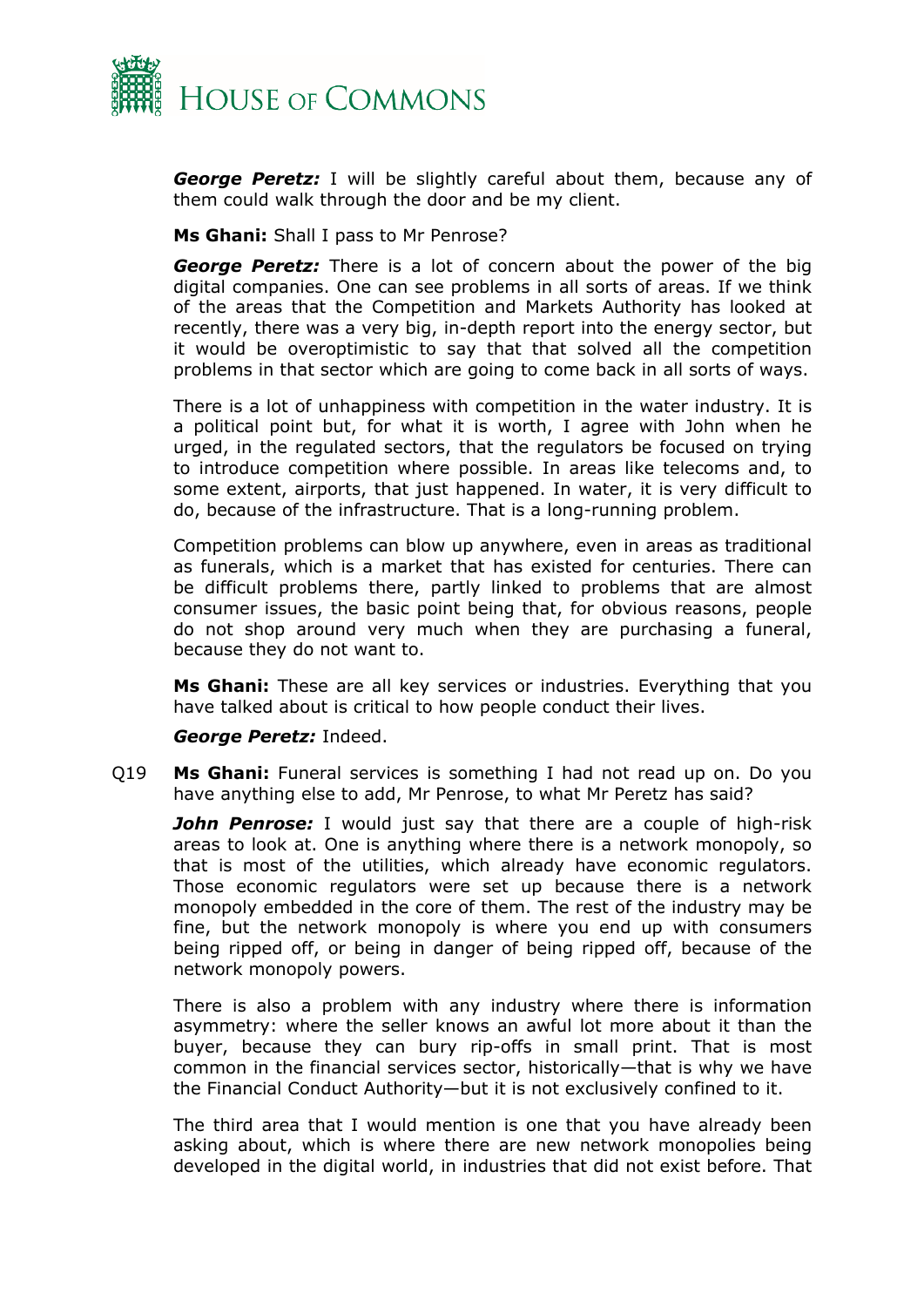

is just a modern example of the old-fashioned network monopoly problems, but coming up in a different flavour.

Q20 **Ms Ghani:** You talked about a problem that we have right now with new tech, but I am going to take you all the way back to 2008 and the recession. The CMA's *State of UK Competition* report found that, since the 2008 recession, levels of competition have still not fully recovered, which is remarkable, if we think about where we were then and where we are now. What are the consequences of this for both businesses and the consumer, Mr Penrose?

*John Penrose:* The consequences are that, if you are an entrepreneur trying to launch a new, plucky start-up to bring the latest app or new product to your potential customers, you are going to find it harder. It is going to be much more difficult, because the chances are that one of the incumbents can gang up on you. If you are a consumer, it means that, therefore, you will not have the benefits of those kinds of new products being brought to you, and that the companies that are currently selling you things are just a bit fatter and happier. They are not having to pedal so hard to delight you every day, because they are not so worried about losing your business. It is as basic but as fundamental as that.

Q21 **Ms Ghani:** Mr Peretz, can you offer us any insight into what policies are required in order to restore the pre-recession levels of competition that Mr Penrose just mentioned?

*George Peretz:* There are a range of views, and I am conscious that I am talking, as it were, on behalf of the law profession and competition lawyers as a whole, so I do not want to exceed my remit too much. I have a couple of, I hope, relatively uncontroversial points.

One probably is a little bit controversial, given the context, but the point is uncontroversial enough. Trade barriers are a problem, because, if you make life difficult for foreign companies to enter the market, that can insulate some British companies that could benefit from a bit of foreign competition. One of the challenges of post-Brexit policy is that, while I am conscious that views on Brexit differ, it is objectively true and hardly capable of being denied that there has been a raising of barriers between the UK and the EU. That may be offset to some extent by a reduction in barriers between the UK and other countries.

Trade policy and competition policy interrelate, and the more trade you have, the more competition you have. Indeed, one of the reasons that economists say that trade is good is that it generates more competition. It is a foundation of a lot of the models that predict greater economic growth if you have lower trade barriers. That is one thing you can do.

You have to, as John did, look at competition enforcement, to make sure that it is fast and sufficiently deterrent, but also, on the other hand, that it does not prevent businesses from doing things that they should be doing that are pro-competitive, because they are worried that they will be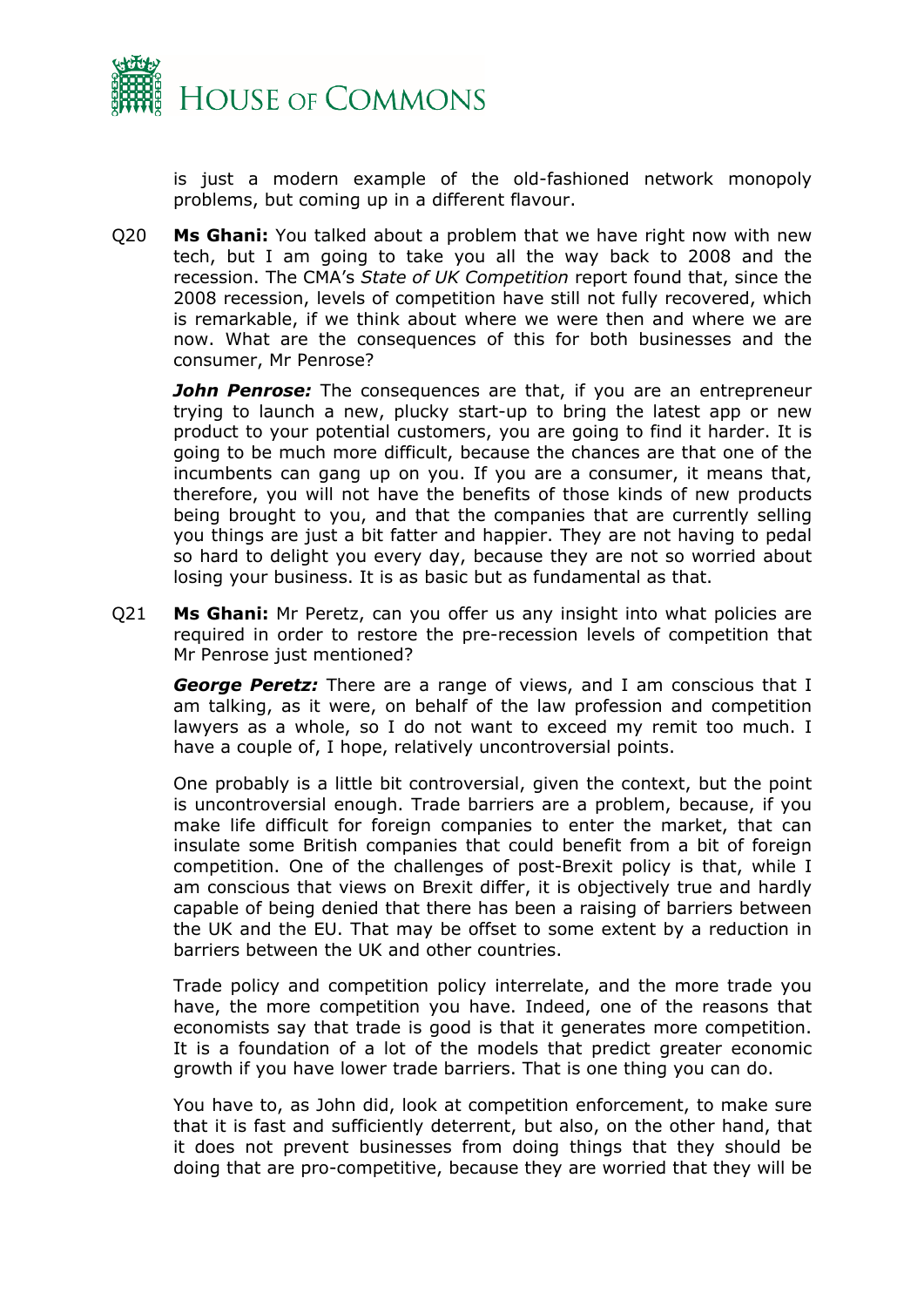

found to be doing something that is anti-competitive. Getting that balance right is important.

Q22 **Ms Ghani:** Thank you for being so frank, Mr Peretz. I always think it is best to ask the lawyers where the loopholes are. My final question is to you, Mr Penrose. In the *State of UK Competition* report published back in 2020, the CMA noted that there are significant differences in who experiences worse outcomes from markets, such as those from lowincome households and the elderly. How can we ensure that we are counteracting some of these differences? I want to talk about real world markets and online markets, because there is a huge issue about people having access to information, the confidence to make choices and even the ability to choose.

*John Penrose:* The last two points are absolutely central. It does not matter if you are online or in the analogue world: you need to have trust in the legitimacy and accuracy of what you are being told about the product or service you are buying, knowing that it is going to have to be true and, if it is not, that you have some sort of consumer redress. You can take it to a small claims court or to an ombudsman. There is a cheap and cheerful but effective way of getting fast replacement of the faulty part or whatever it might be.

Knowing all of that stuff is essential not only for consumers but also for our economy, because it means that the economy just works more quickly. With all due respect to the legal profession, you do not have to reach for your lawyer when you are buying a slice of toast, because you know you have a highly efficient way of solving any problems that might arise. That is a much better way to run a country, to run society and to run an economy, and it makes us more productive, so you want to have that.

The danger, particularly for the online world, is that, while, for reputable firms, there is plenty of that kind of consumer redress available and, where something goes wrong, if you have bought something from a reputable supplier on Amazon, you can get your money back or a replacement, there are an awful lot of scams out there. There are an awful lot of things that are not reliable and just a lower degree of trust and rightly, at the moment—that everything you read online is going to be correct, because it flipping well is not, some of the time. That is the danger.

The trust in the legitimacy of the system, and, therefore, the belief that you can get consumer redress when you need it when something has gone wrong, all needs to be upgraded in the online world, so that it matches what we have, over decades, grown to expect in the traditional analogue world as well.

Q23 **Chair:** I just want to clarify. We have spoken a lot this morning about how effective competition and competition policy will benefit consumers and the economy. We have talked a little bit about consumer rights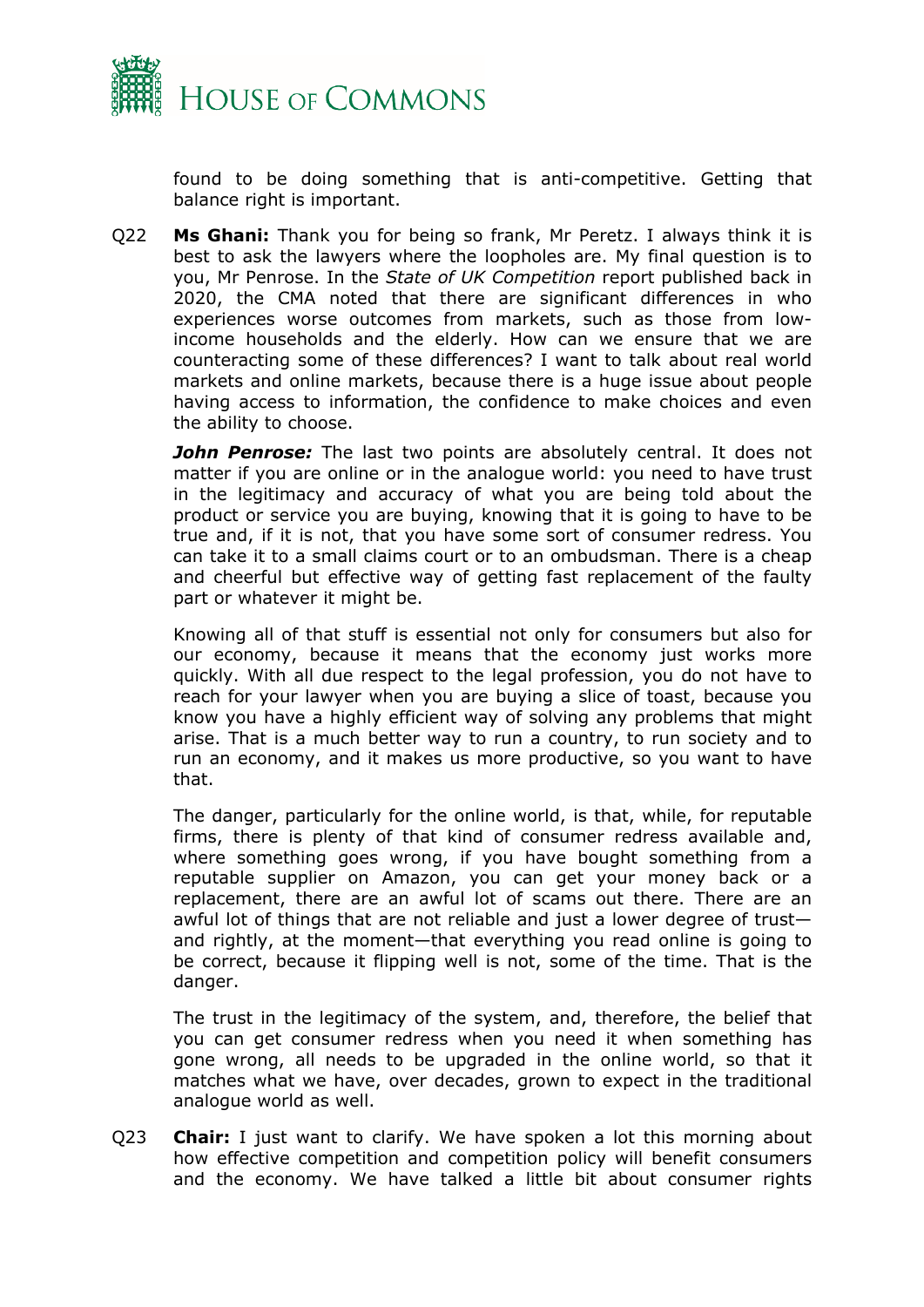

legislation. I want to unpack that a bit between effective enforcement of the legislation and the rules that we have inherited from the European Union. We have inherited a lot of consumer rights legislation from the EU on goods, services, digital content and digital services.

Are both of you saying that the regulatory framework for consumer rights and protections is broadly okay, and that the issue is just the enforcement of those rights, or do you think that, if we do get a piece of primary legislation, we need to look at consumer rights as well as competition policy and enforcement?

*John Penrose:* My report is quite explicit in saying that the consumer powers, which are part of the consumer rights stuff, of the CMA need to be upgraded. It is definitely both of those issues that you just raised that need to be improved, as well as, in the digital world, some of the ways that we enforce things—things like small claims courts and alternative redress systems. Quite a lot of the time nowadays, if I want to get something replaced online, I can do that at 3 am via an app with a reputable company.

If, though, I am dealing with somebody who requires a bit more pressure in order to do the right thing for me, and I have to go to an ombudsman, to alternative redress or to a small claims court, would it not be great if they were as digital too and I could do them at 3 am, 24/7, if I needed to? People are starting to expect that in all other areas of their life. It worries me that some of the basic bits of consumer redress need to be upgraded to take care of that and to keep pace with what people are expecting elsewhere.

*George Peretz:* I agree with a lot of that. I am not a consumer lawyer, and the joint working party is composed of competition lawyers, not consumer lawyers. Broadly, as it happens, most of us thought that the suggestions in the BEIS consultation paper and a lot of what John was saying about consumer law, for what it is worth, are important and right.

There are really two aspects to this. One is whether, at an individual level, the dispute resolution mechanisms, which can either be the state's one—the courts—or ones set up by trade bodies, are offering consumers an adequate service. There is a lot to be said that they are not.

As it happens, I tried to use the small claims court during the pandemic to get some airline ticket refunds. As a lawyer, I was pretty comfortable using the process, but you had to pay proportionately quite a lot of money to start the process off, which was a bit of a disincentive, and you had to be prepared to set out your case, which is something that I found easy but other people might find trickier. The process took an awfully long time before it got anywhere, which is a real problem. As a user, as it were, I read what John said about the small claims procedure with a certain amount of sympathy, and there is a lot that industries can do to have informal mechanisms of their own that they set up.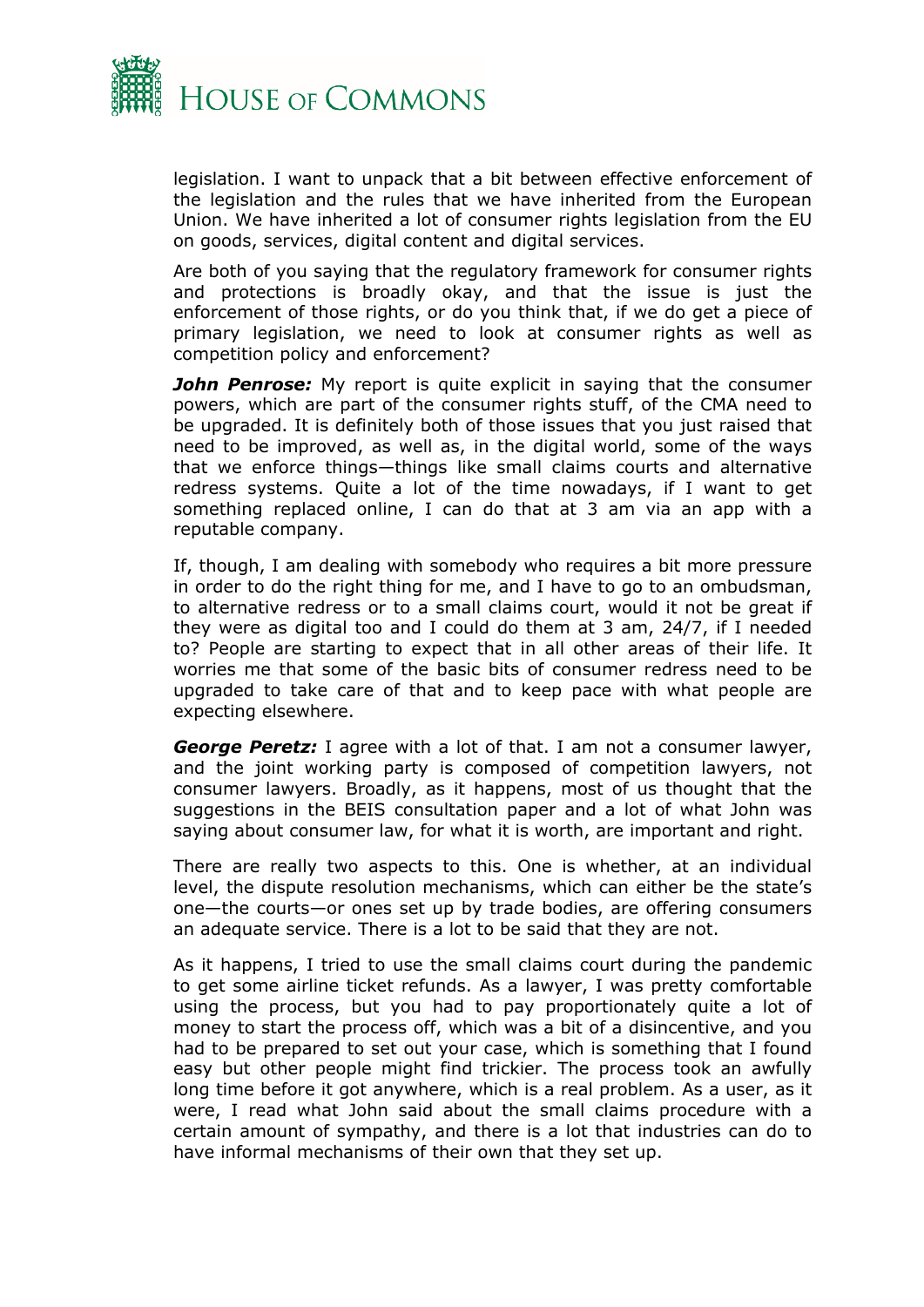

The other aspect is looking at systemic issues: if companies are systematically behaving badly to consumers, what could be done? There is pretty much a consensus that the CMA's powers, which are aimed to deal, in a systemic way, with companies whose business models are about exploiting consumers, need beefing up substantially. I was a lawyer at the OFT back in the 1990s, with some extremely antique powers that just took ages. When you got there, it was essentially a "don't do that again" order, which was then quite difficult to enforce. Things have improved a bit but not that much, and there is a lot to be said for beefing the powers up further.

Q24 **Chair:** John, you talked about the front door for consumers. If they are not going to the small claims court and are not in a regulated sector where there is a complaints system that is approved by the regulator, and an ombudsman if that is exhausted, people may have heard of trading standards but they do not really know to go there. For individuals pursuing their individual complaints, as opposed to the collective, systemic actions, you have put forward some recommendations to improve that for people.

*John Penrose:* Yes, I did. In parentheses on the way past, there are plenty of examples of really good ombudsman schemes that are outside the regulated sector as well. Good ombudsman schemes can apply right the way across the rest of the economy, and I think they should.

You are right: things like trading standards probably need quite a serious upgrade. At the moment, there are some good examples of trading standards offices around the country, but there are also examples of where the service has been quite hollowed out, depending on how enlightened your local council is. In some cases, it is still fairly strong, has real teeth and claws, and does a decent job for local consumers. In other places, it is a bit of a paper tiger.

What I am suggesting in here is that we create a new statutory duty as a minimum service level for trading standards, so that, if all else fails and push comes to shove, you have a local trading standards office that is up to the task, if needed. It is important that it is local, because another issue is that, for small-scale, local anti-competitive behaviour—if all the estate agents in a particular area decided to gang up together, or all the local hotels, or whatever it might be—quite a lot of those things will be too small for the CMA to take very much notice of. It will not move the dial on its radar. You need to have something that does proper local enforcement, if necessary.

For those two reasons, you need to have more even and, on average, higher-quality trading standards offices around the country, even though some of them are already good.

Q25 **Richard Fuller:** Mr Peretz, you mentioned some of the new challenges for the CMA: resources for its current work, new and additional responsibilities, and defining what the competition rules may be post-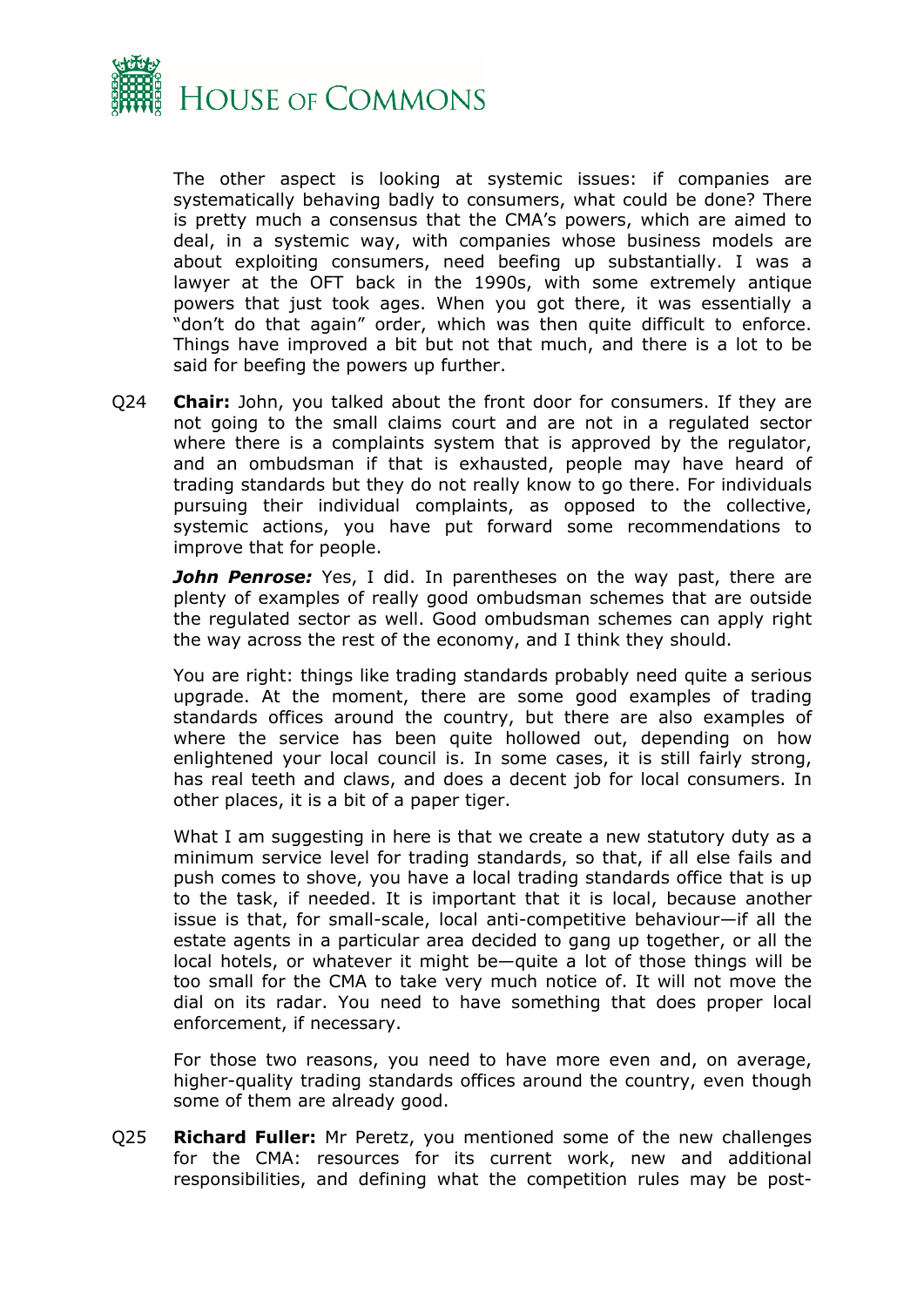

Brexit. Mr Penrose talked about two decades since the last significant piece of legislation to give some direction. You have talked about some of the pressures of digital coming up the same standards as analogue sectors. Are we asking too much of the CMA?

*George Peretz:* It is a very impressive organisation in many ways. It has some very good people working for it. There are resource issues. It is not quite right to say that there has been no competition legislation since 1998. The Competition Act was in 1998, but there was also the Enterprise Act in 2002, which made quite important reforms, although not on the prohibitions. Then there was the Enterprise and Regulatory Reform Act of 2013, which created the CMA. Before then, there was the Office of Fair Trading. It reformed the institutions but also had some procedural changes. There has been competition reform since 1998, but the basic structure has been in place since then.

Back to the question of whether the CMA is up to the job, I think it is. There are always questions about resources, but it is a body that has now been doing its job for a long time. It has worked out the mix of expertise that it needs and how to operate the regime as effectively as it can within existing constraints. We can talk about the reforms that I and the joint working party would like to see to make things faster and more effective, but within the current legal regime the CMA does pretty well.

Q26 **Richard Fuller:** I will go to Mr Penrose but I may come back to you on this question. Mr Penrose, many who supported leave in the referendum anticipated that there would be a regulatory reforming zeal post departure of the European Union, but we note that the search for a chair of the Competition and Markets Authority commenced nearly a year ago. In fact, Chair, I think that we were supposed to do pre-hearings in June of this year. We still do not have a chair and I think that someone stated that the current CEO may not seek another term when he steps down in July of next year. Where is the oomph?

**John Penrose:** That is a very fair question. To your earlier question of whether the CMA is up to it, yes, it is, but it needs some oomph and it needs to upgrade itself. We cannot afford to let it not do that, because of all these extra responsibilities post Brexit and post pandemic that we need it to take. I am not critical of the individuals within the CMA, who are very impressive, but I would be a little less sanguine than George was just now about how the CMA and CAT in particular work.

If you talk to the people who use the system—not the people who operate it or who are inside the organisations, or the lawyers who appear in front of them, but the businessmen and women and the investors who need fast, certain decisions in order to make business decisions—they say, "The process of getting to a decision, too often, within Britain's competition decision-making bodies is just too slow in the digital world and is getting left behind by the digital world, which is moving more and more quickly".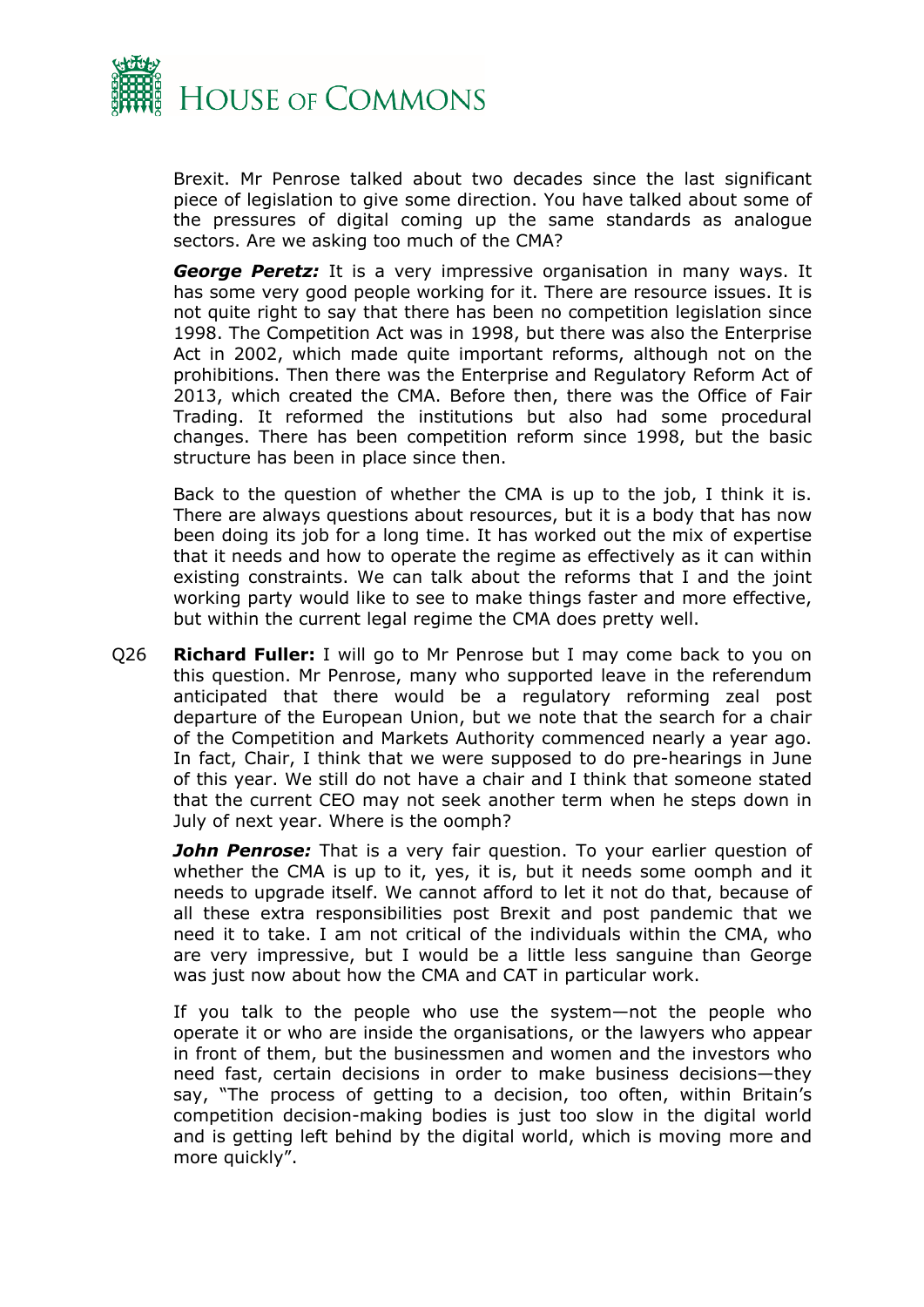

What businesspeople and investors need for most decisions, apart from the really complicated ones, is certainty within weeks or months, not years, and that is not happening at the moment. As I said, that is not a criticism of the individuals within the system, but it just illustrates how much of an upgrade we need.

#### Q27 **Richard Fuller:** What is the solution then?

**John Penrose:** I have made a series of recommendations about specific changes, but the broadest one, in management consultant speak, is a core process redesign. It probably needs to be chaired by a retired judge who is used to boiling cases down to their fundamental essentials, saying, "There are 101 different issues here but only four that are going to make the difference and decide this case, so ignore the other 97. We are going to focus on those four".

They need to do that from day one of an inquiry and get to the point—or to what lawyers who I have spoken to call the killing ground—really quickly. They need to ignore all the other stuff and say, "That is interesting but not relevant" and, therefore, get to an answer much more quickly. It is perfectly doable and there is a lot of goodwill for it, but you need to get them to work out the details.

Q28 **Richard Fuller:** Just so I am clear, when you say core process reform, were you referring to how they look at individual cases or to how the CMA does its job overall?

*John Penrose:* In this case, the answer to that is both. It is how CMA and CAT between them, for a complete case that starts in CMA and ends up at CAT, can get through that process really quickly, without any diminution in the quality of the justice, and get to the right answer much more quickly and much more cheaply as a result.

*George Peretz:* John sets out the challenge, which is the pipeline between the start of an investigation or the lodging of a complaint and the result, and trying to make that pipe as short as possible.

One reform that John touches on and that the JWP has backed for some time is trying to get rid of what is, at the moment, a major roadblock in Competition Act cases, which is the process of writing an enormous decision. When we set up the regime in 1998, effectively, we took the EU administrative law model, where everything is centred on the Commission as the main decision-taker. There is a lot of EU law about procedural safeguards in front of the Commission, because the Commission is at the heart of the EU regime, with a certain amount of fairly light supervision from the European courts.

We took that regime, which involved the immense burden of writing an enormous decision that deals with all points that have been made by all the affected parties. We then put on top of that a whole English trial litigation system, where courts, when they deal with factual questions, expect witnesses and a certain amount of cross-examination, and expect,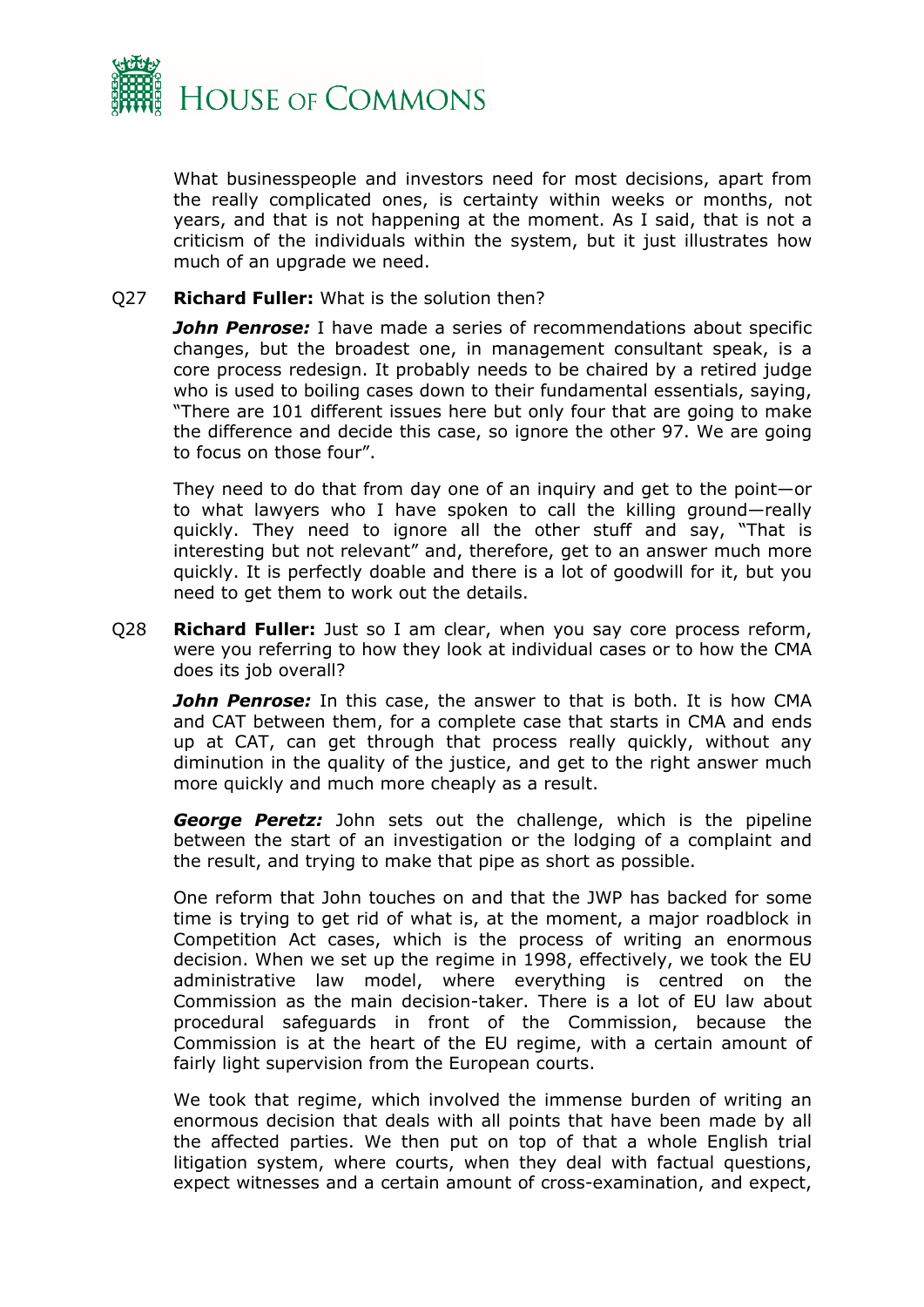

if there are conflicts of expert evidence, to have the experts in the court dealing with it. That is just how the English procedure works, not how the general court works, because it is a different model.

In any English or Scottish system—I have to remember I am representing Scottish law societies as well—you have the process of a trial of some sense. It is occasionally suggested that we move from a merits review to a judicial review model, but that does not really help with the sort of thing you are looking at. When you are in the game of imposing very large fines on companies, you are in, effectively, a penal context. When you get into that context, even a judicial review is going to involve pretty intensive scrutiny and quite a lot of time.

The problem that we have is this immense process leading up to a decision. You then plonk on top a whole elaborate process of litigation and a trial, so you have both. It is a sort of monster that has been put together, with two different animals sewn up rather inelegantly. What do you do about that? That is the pipeline.

What is the solution? You will not really be able to deal with the English trial bit, because, in the end, if you are imposing huge fines on companies, they want their day in court, and the legitimacy of the regime depends on them having their day in court.

What you can do is try to get rid of the doorstop of the decision. CMA decisions now run to 1,500 pages, with huge annexes dealing not with technical points but with the essential parts of the case. I am tempted to compare it to Tolstoy writing *War and Peace*, but Tolstoy, when he was writing *War and Peace*, did not have to check case law and make sure that he was answering every single point put to him by the parties.

It is a huge effort, which is largely wasted, because, if the decision is then appealed, the Competition Appeal Tribunal reaches a judgment, and everyone who then wants to look at what was decided just looks at the judgment. The decisions sit in the archives.

#### Q29 **Richard Fuller:** The solution is—

*George Peretz:* You want to get rid of the decision, and that means, effectively, moving to a more prosecutorial model. The first stage in the process at the moment is that the CMA issues what is called a statement of objections, which is its preliminary theory of the case. What we would say is that you stop there. The CMA presents its preliminary theory of the case, which, if you like, becomes the indictment. You then put the matter in front of the CAT. It is much easier for courts to manage the huge volume of stuff that gets thrown at the authorities when you have a Competition Act case.

Inevitably, if you are saying that a huge multinational company is going to be paying fines of hundreds of millions of pounds, they will throw the book. They will employ expensive lawyers like me. They will get people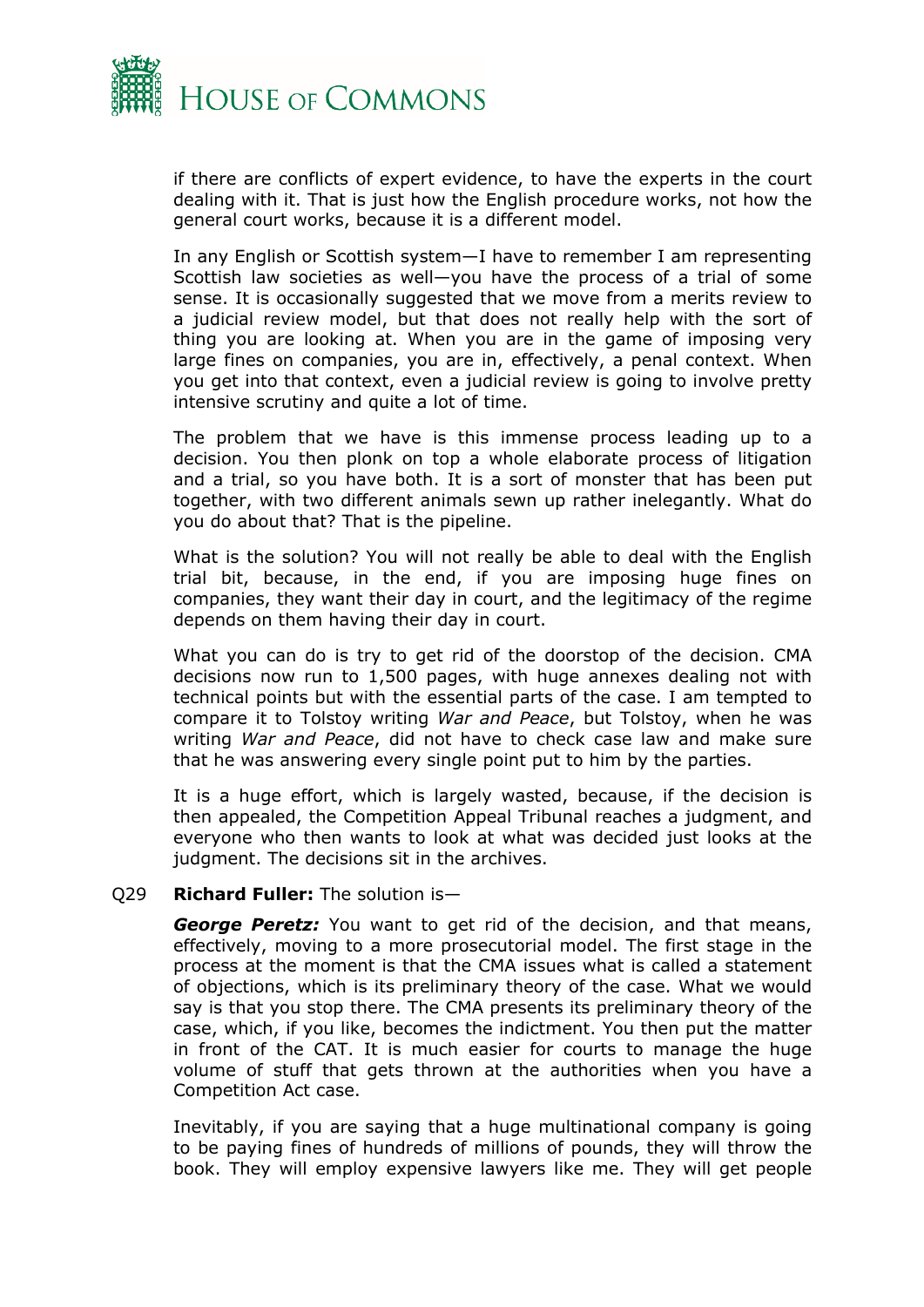

like me to write immensely long submissions. When writing a decision, the CMA feels it has to go through every single word of those submissions and make sure that it has answered them. No court ever does that. No court judgment, even in a hugely contested case involving billions, writes a judgment that is as long as *War and Peace*. If they tried, the Court of Appeal would have a screaming fit.

What courts do is fillet. The judge will say, "I am not really interested in that aspect of the case, Mr Peretz. Could you concentrate on this bit, please?" They will manage the case and make it manageable, and it will be dealt with. You get the whole thing done much more quickly.

**Richard Fuller:** In the interests of time, Mr Penrose, I am coming to you anyway, so you can add in then.

**John Penrose:** All I would put across the Committee's bows is that that is not an uncontroversial solution.

Q30 **Richard Fuller:** I want to come to the regulated areas, Mr Penrose. In your report, you said, "Outside the network monopolies with their regulated asset bases, there is no inherent reason why most of the rest of each of these sectors"—meaning regulated sectors—"shouldn't become a normally-competitive industry, with the same high standards, strong competition and consumer powers", and then you had some suggestions. What suggestions do you have for how the competition can be better promoted in these regulated sectors? What would you like to see?

**John Penrose:** To be fair, there are a couple of sectors where this process has already begun and has worked quite well. The best is probably the airlines and airports sector, where, broadly speaking, most of the airports, apart from the network monopoly that is inherent in the hub at Heathrow and a little bit in Gatwick, are largely competitive. All the other airports are pretty competitive and are deregulated to become "normally competitive" already, so it can be done. There is a similar sort of thing already underway in large chunks of Ofcom's telecoms responsibilities as well, so it can be done.

There is a fairly straightforward process that you could apply, and I am suggesting we should, which is to say that, for each of these industries, you go to the sector regulator and say, "You are all starting from slightly different places. Water is much less competitive at the moment than telecoms. You are all beginning in different places. You all have slightly different legal powers.

"Come up with a tailored plan that says, 'It is going to take us two years or three years'—or however long it is—'to get as much of this market that is not a network monopoly or something that is inherently difficult to make competitive, and here are the steps we are going to take to get all the rest of this industry to become competitive, step by step. Here are the extra powers we are going to introduce. Here is the competition we are going to encourage. Here is the standardisation of interoperability, so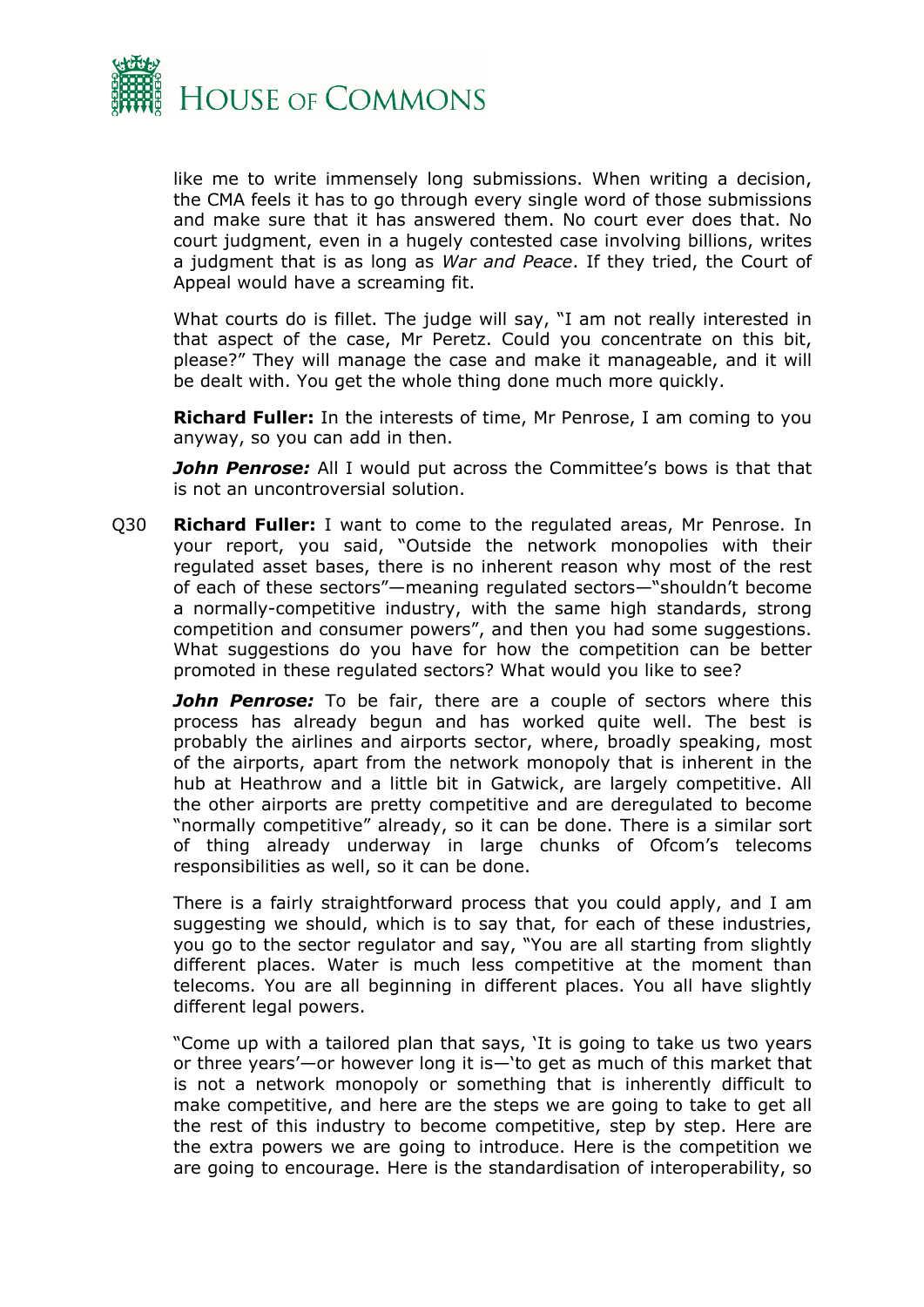

that there are fewer competitive barriers. Here is what we are going to do. At the end of that process, we are going to be able to hand back responsibility for this bit of telecoms, that bit of energy or this piece of water to the CMA, because it will be fully competitive and it will not need upfront, heavy-duty, ex ante regulation'".

That is the stuff that we need to be worried about, because that is the thing that creates burdens, slows down industries and makes them less competitive, and puts consumers at risk if it is not there. But once you have made it fully competitive, tell everybody in advance, publish the plan, so everyone can invest on the back of it and make their plans together, and businesses can get everything lined up.

At the end of it, the good news is that it does not take primary legislation. All it takes is a letter to the existing memorandum of understanding between Ofwat, Ofcom, Ofgem or whoever it is and the CMA, and they just adjust the memorandum of understanding. It takes place immediately on that basis.

Q31 **Richard Fuller:** That is a very clear and purposeful recommendation, Mr Penrose. I think we have 94 regulators, I picked off the website, not all of them economic, and 510 agencies that are listed on the Government's website, not all of them economic. For the purposes of competition, a number of agencies are out there that do affect competition. Where is the annual scorecard for their performance in the public domain? Where is the annual review, along the lines of what Mr Penrose was suggesting, Mr Peretz, of whether they are engaging in scope creep or whether, indeed, they could be handing back? Where is the pro-competition assessment for those regulatory agencies? Where can I find that?

*George Peretz:* I am afraid I cannot really help you with that. I simply do not know if there is any such thing. I may be told that there is, but I am not aware of it.

Q32 **Richard Fuller:** In your work as an expert in competition law, the role of regulators has, presumably, quite a significant effect on that.

#### *George Peretz:* Yes.

Q33 **Richard Fuller:** Do you not think it is odd that you do not have to hand the annual handbook of regulator performance that you can review and use to assess the performance of competition policies in the UK?

*George Peretz:* You have their annual reports, although they, of course, are marking their own homework.

**Richard Fuller:** Yes, exactly.

*George Peretz:* But there is quite a lot of objective information in those reports. You can see things like the number of cases handled, the speed of cases and so on. I am certainly not aware of such a scorecard, because you have to set up an agency or somebody has to do the work to generate it.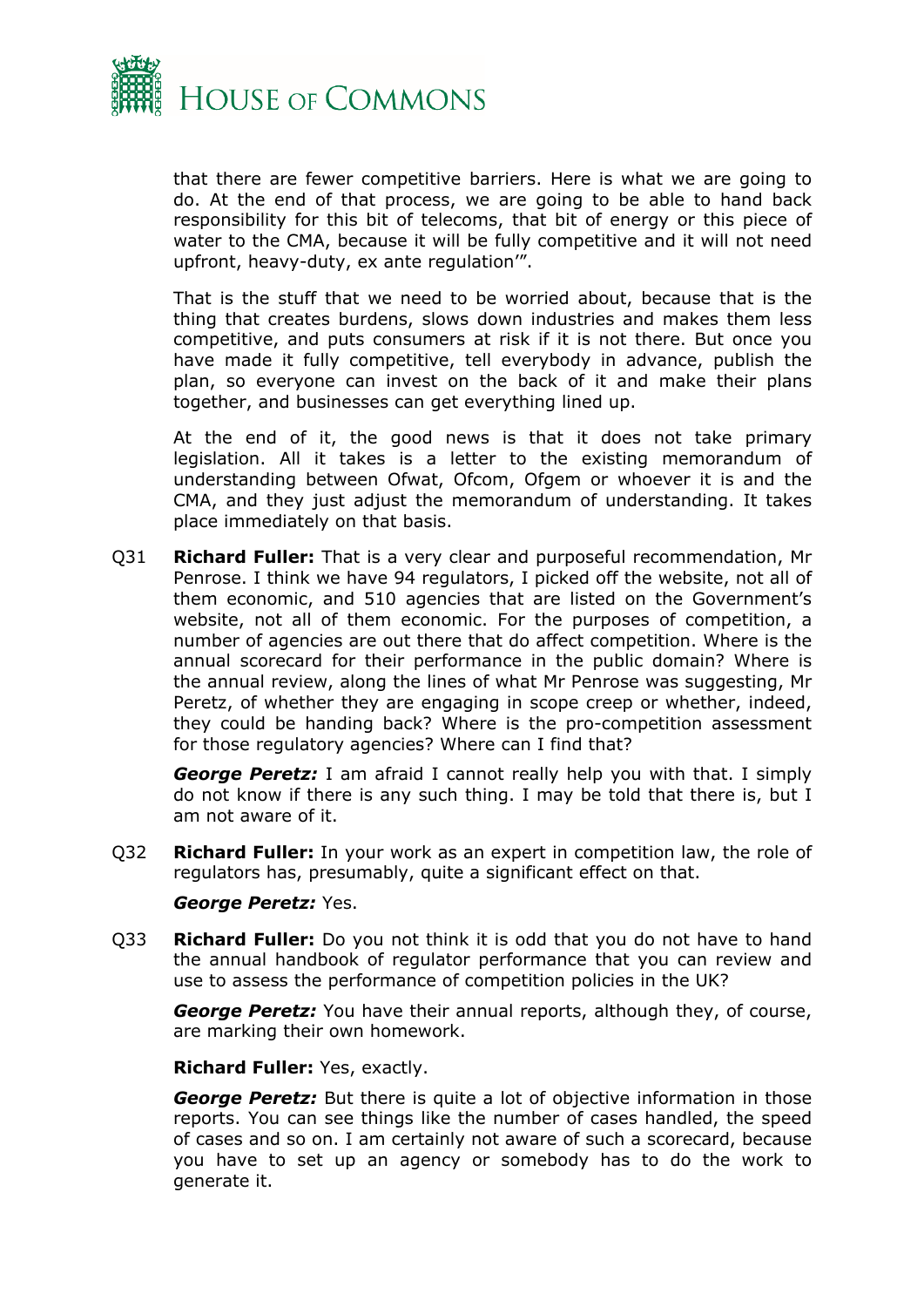

Q34 **Richard Fuller:** Could the RPC be expanded to cover that or are those different roles?

*John Penrose:* The RPC does really important work. It is probably not quite what you are describing but it is absolutely essential for driving better regulation and reducing regulatory burdens without cutting standards. It is adjacent to what you are describing. It is absolutely essential that we upgrade our better regulation processes within Westminster and Whitehall. That will get us quite a long way to what you are describing. You will still have a whole host of non-economic regulators that are doing important work for the right reasons but may not be taking enough account of the burdens that they are creating, which is why a proper red tape regime, with one in, two out, and no exceptions, and proper teeth and claws to it, is absolutely essential.

It is one of the things I am most worried about, because we have gone backwards in the last couple of years in that area compared to where we were before. While I do not want to minimise it, it is never easy. The whole purpose of Westminster and Whitehall is to create new rules, not to get rid of old ones; that is a fundamental cultural issue. Therefore, it makes it difficult but also essential to have a better regulatory regime that genuinely works and stops that particular juggernaut from moving inexorably down the track.

*George Peretz:* One problem with regulatory creep is that it does not necessarily always manifest itself in visible changes in rules. It can manifest itself in information requests, for example, and this is a real concern among a lot of business. It is a routine complaint of every client I have ever had who has been involved in a merger inquiry that the demands for information that come out of the CMA are regarded as excessive.

When I was at the OFT and then a lawyer in the 1990s in merger control, for example, it never occurred to us to ask for disclosure of internal company documents. It was probably wrong for it not to occur to us. There is scope for some of that, but now it is the opposite extreme and, as soon as you get into a merger inquiry, you get this demand for huge disclosure of any conceivably relevant internal document, which is akin to a major litigation disclosure exercise. It is a huge burden of work.

Sometimes it is helped by modern digital techniques, but sometimes the fact that you have so much in the way of electronic documentation makes it more labour intensive than physically going through paper. It is a huge exercise and often completely unnecessary, because, in the end, the answer to a merger question is not even what the company might have thought it was doing, or what some salesperson within the company might have thought was the consequence. It is an economic analysis. It is an objective question.

There is a concern about that. More routinely in Competition Act issues, there are just huge demands for information, and not necessarily even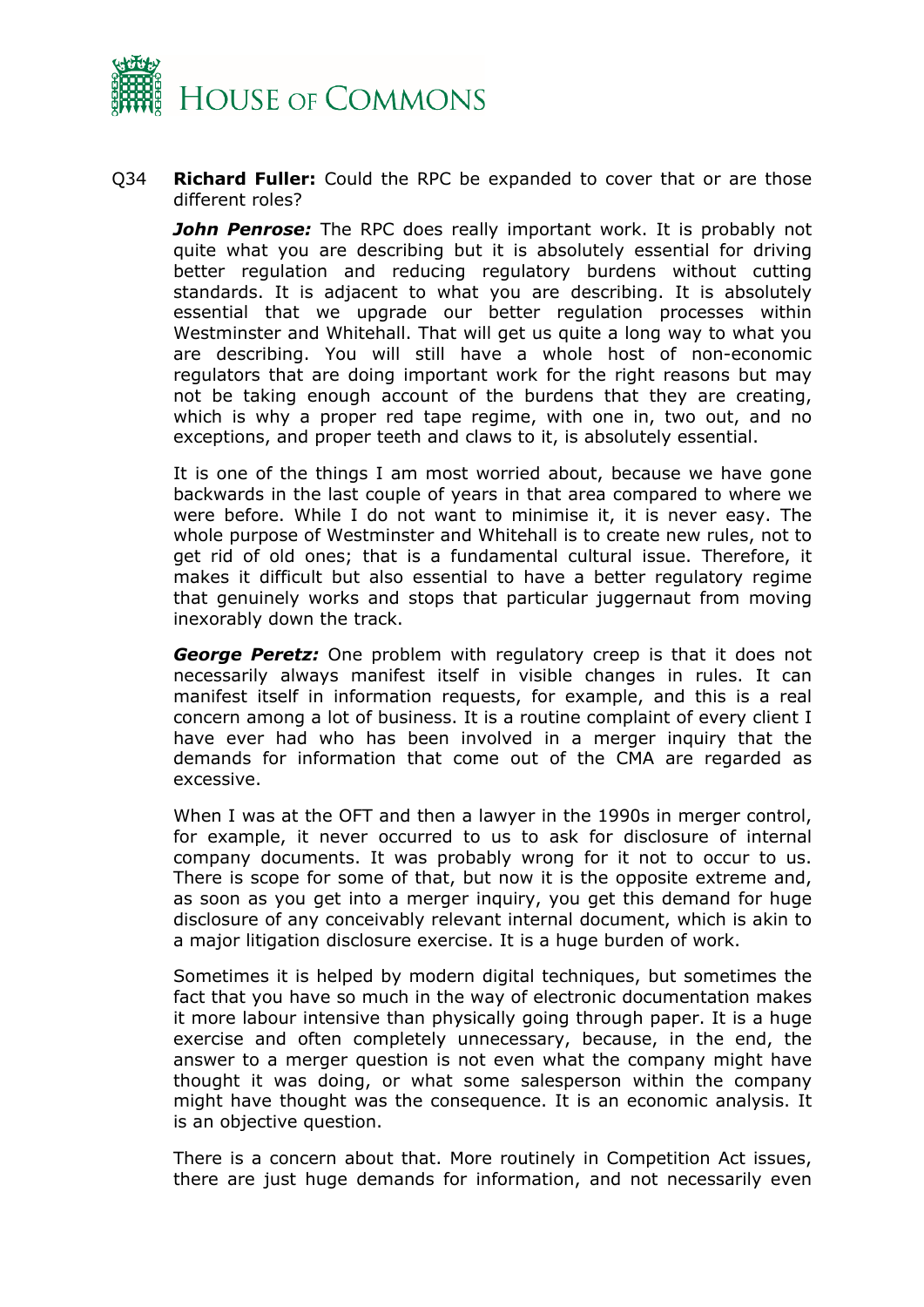

directed at the people who are the subject of the investigation, but often third parties who are caught up in it and find the whole process very burdensome. It is very difficult to track that. The only way of finding out is to listen to people like me, and it is all a bit anecdotal, but, between us, we can see a trend to huge information demands.

Q35 **Mark Jenkinson:** I just want to return to a couple of things that we have touched on. First, Mr Peretz, you mentioned the BEIS consultation on reforming competition. What is your assessment of those proposals? Could they be better enhanced to provide a better competition policy regime or do they offer sufficient benefit to consumers, for example?

*George Peretz:* There is a lot in those proposals. As the joint working party, we produced a response to them, which I am sure the Committee has available; I can send a copy to them. I will not have time to go through everything that we said there, but I will try to concentrate on the main points.

Looking at the suite of competition powers that the CMA currently has, one of them is the Competition Act, which is, essentially, often described as an ex post regime. It is about picking up anti-competitive conduct that is already in the rules, as it were—things like cartels or excessive pricing by powerful companies.

How do you improve that regime? I have already talked about our suggested move to a prosecutorial model, which is not picked up or suggested by BEIS. It offers suggestions such as a better mechanism for interim measures. At the moment, CMA has an interim measures power, which is to act immediately in response to what seems to it to be, for example, a big, dominant company behaving badly, but it hardly ever uses it.

In fact, when I am advising clients who are concerned that they are at the wrong end of practice like that, my advice to them is this: "Do not bother going to the CMA. Just go straight to court, because you have a directly effective right that you can cite in court and get an injunction". That carries various risks and costs for the company, so it would be better for the CMA to be able to deal with things, particularly if the company is not at the wrong end of it and is prepared to put its hand in its pocket.

We suggested, effectively, that the CMA perhaps be given power to apply to the court itself in the way that a company could, and that would be quite a speedy, effective technique. I do not think that the CMA is that keen on that idea, but that is a possibility.

In relation to market investigations, this is a fairly unique and beneficial feature of the UK competition law regime, in that it allows the competition authorities to look at a sector of the economy—it could be banks, beer, energy or funerals—to see if there are adverse things that companies are doing in that area that are anti-competitive in a broad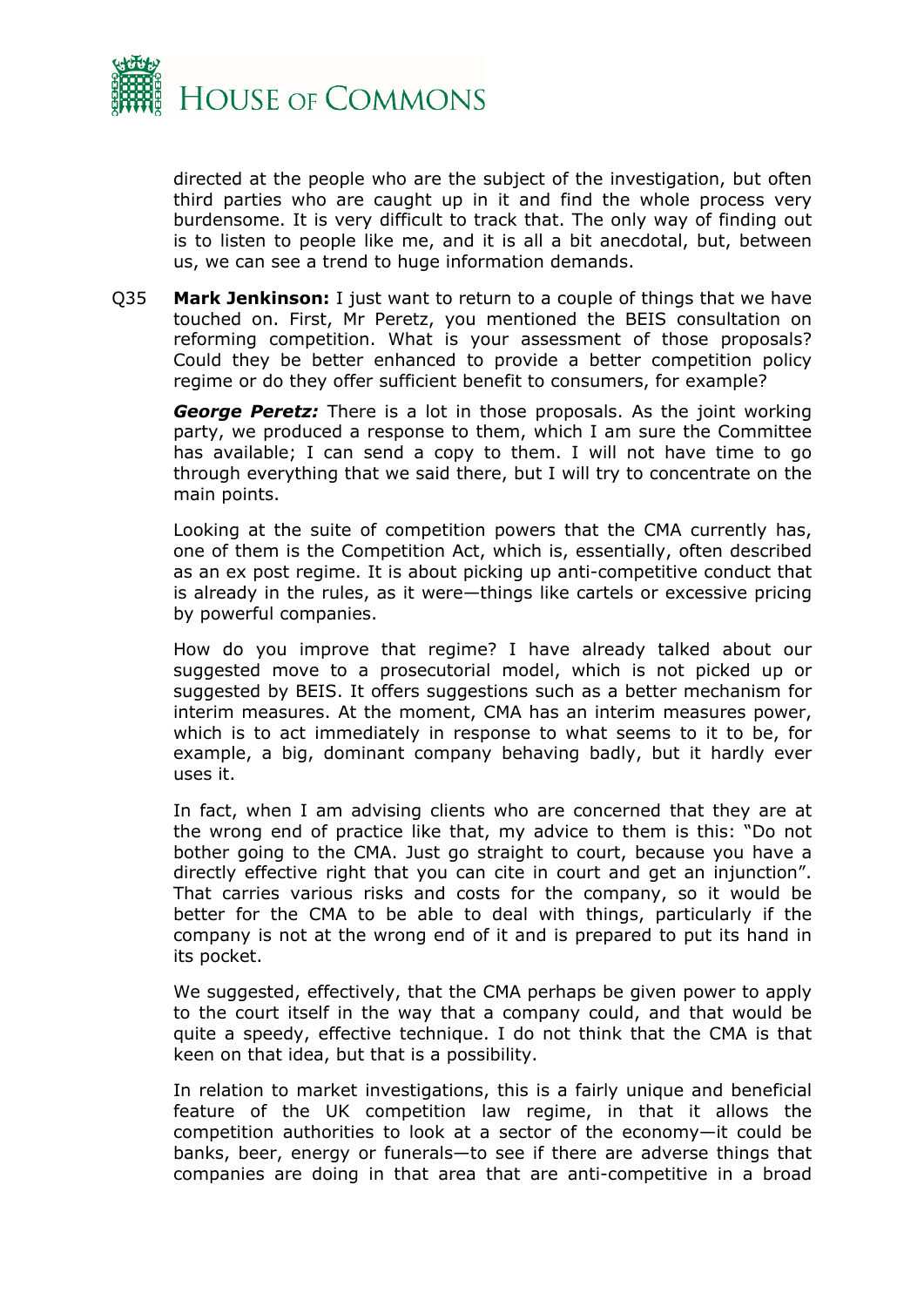

sense, not illegal in the sense of contrary to the Competition Act, but practices that have the effect of stifling or limiting competition, and to give them a law-making power to deal with that. Those investigations have, over the years, produced very significant changes in the way industries are organised.

As an example, a long time ago now, under the previous regime, the whole system of beer ties between brewers and landlords was put to an end by the predecessor of what are now market investigation powers. That has huge effects on an industry that is extremely important to almost all of your constituents, so these powers are very significant. At the moment, the process takes quite a long time. Can you speed it up?

There is a balance to be struck. Some of the proposals that BEIS put forward would allow the CMA to take really quite dramatic action very early on, which we thought was really inappropriate, because, effectively, it is a law-making power. You may say it is fine for a body of bureaucrats to have a law-making power, but you have to be very careful about what the scope of that power is and what the processes are that you need to go through to exercise it. You do not want to shortcut the processes; otherwise a lot of the law changes are going to be wrong and it is not going to command the consent of those who are affected by it.

One of the strengths of the current system is that you have a fairly lengthy process, but it is a pretty in-depth review. There are lots of internal checks. The CMA does the first stage. A panel of people from within the CMA but who are independent come in and do the second phase. In the end, businesses that go through that process feel that the process is legitimate, because they have been listened to, even if what they say has not been accepted at the end of the day. When you are thinking about this as a law-making process, the fact that the process produces a result that most people involved in it feel is legitimate, even if they do not agree with it, is rather important, so there are dangers in shortcutting the process.

BEIS suggests reducing the role of the panel. In fact, the CMA is not that keen on reducing the role of the panel. We thought it was not right to reduce the role of the panel, but you need a balance. If you want the detailed paper, I will send it to you. I am conscious that I have already been going on for far too long, but there is a lot of detail in it. Broadly, we think that there are a lot of things in there that are a good idea and would speed things up, but there are things that we are not so enthusiastic about.

#### Q36 **Mark Jenkinson:** Mr Penrose, what is your view on the consultation?

*John Penrose:* It is an important and welcome step in the right direction. I do not think it will take the trick completely. There are a whole series of things that it does not yet cover but needs to. For example, it does not deal with the things that we have been talking about around sorting the economic regulators out. It does not necessarily deal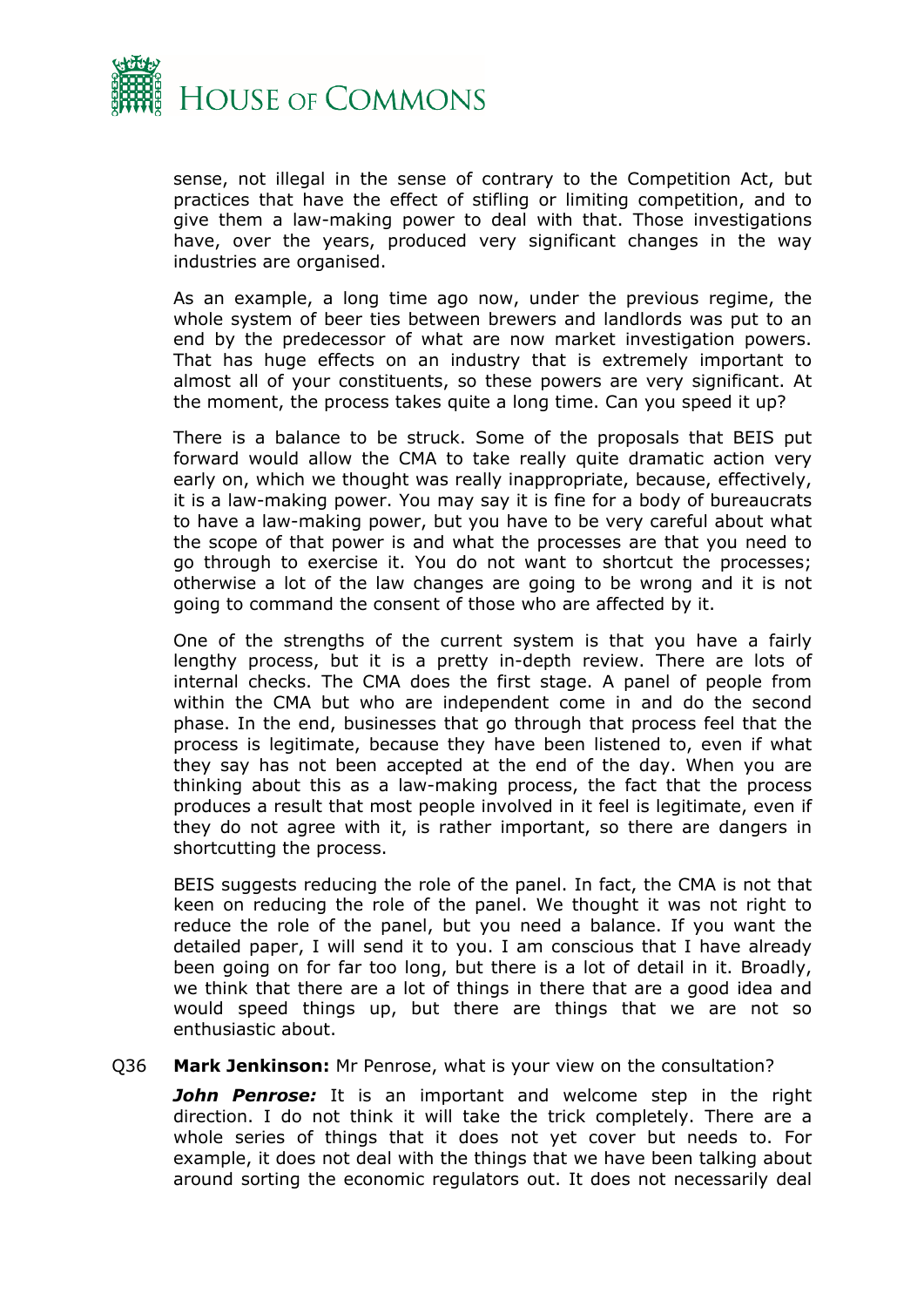

with some things that are going to require primary legislation in due course. We are going to need, as we said at the start, a new Competition Act, so there are some things there.

As a starting point to try to do parts, at least, of the core process redesign, in order to solve some of the problems we were talking about earlier, it is very welcome. It is not quite the full Monty though. If they really want to do this, even when they have done all the things that they eventually conclude from this consultation, they are going to say, "Yes, but we are still not at the stage, are we, where we can come up with most decisions being weeks or months and creating certainty for investors and businesspeople?"

They are going to have to come back and stick a bunch of very senior lawyers, investors, businesspeople and CMA and CAT people in a room, with a big pot of coffee and a retired judge who is very used to running cases very efficiently and driving them demandingly. We are going to have to lock the door and wait until they have solved those remaining problems, and the smoke coming out of the top of the Sistine Chapel goes white. It is a useful first step but they are going to have to do more.

Q37 **Mark Jenkinson:** I just want to move to your *Power to the People* report, which we have touched on a couple of times. It was noted by the former CMA chair that distrust of markets can cause major challenges for competition policy, and you also note that trust and confidence in the legal and complaints system is important for consumers. How best can we foster and increase this trust?

*John Penrose:* We covered a little bit of that in some of the earlier things we were talking about. I will not repeat them now, but they were the points we were making earlier about better redress from ombudsmen and alternative redress systems, stronger trading standards bodies those things really matter—and upgrading the consumer powers of the CMA. That will all help, so I will not repeat that now.

There are, however, a couple of other bits and pieces where the world is moving on and the digital economy is developing, which we need to be really alive to, trying to look upwind to find where the problems are occurring. I mentioned earlier on that there is a problem where there is information asymmetry, where sellers know more than buyers and can hide rip-offs in the small print. That is one crucial area that, if left unchecked, could easily multiply across the digital economy.

For example, anytime any of us signs up for wi-fi in a local hotel, on a train or at a sports event, there are pages and pages of terms and conditions that none of us ever reads. To give you a horrifying example, somebody ran a test—thankfully, a harmless one—online, where buried in the terms and conditions was the pledge to hand over your firstborn and 98% of people signed it. There is a real problem with that, which is going to get bigger, because of online, rather than smaller.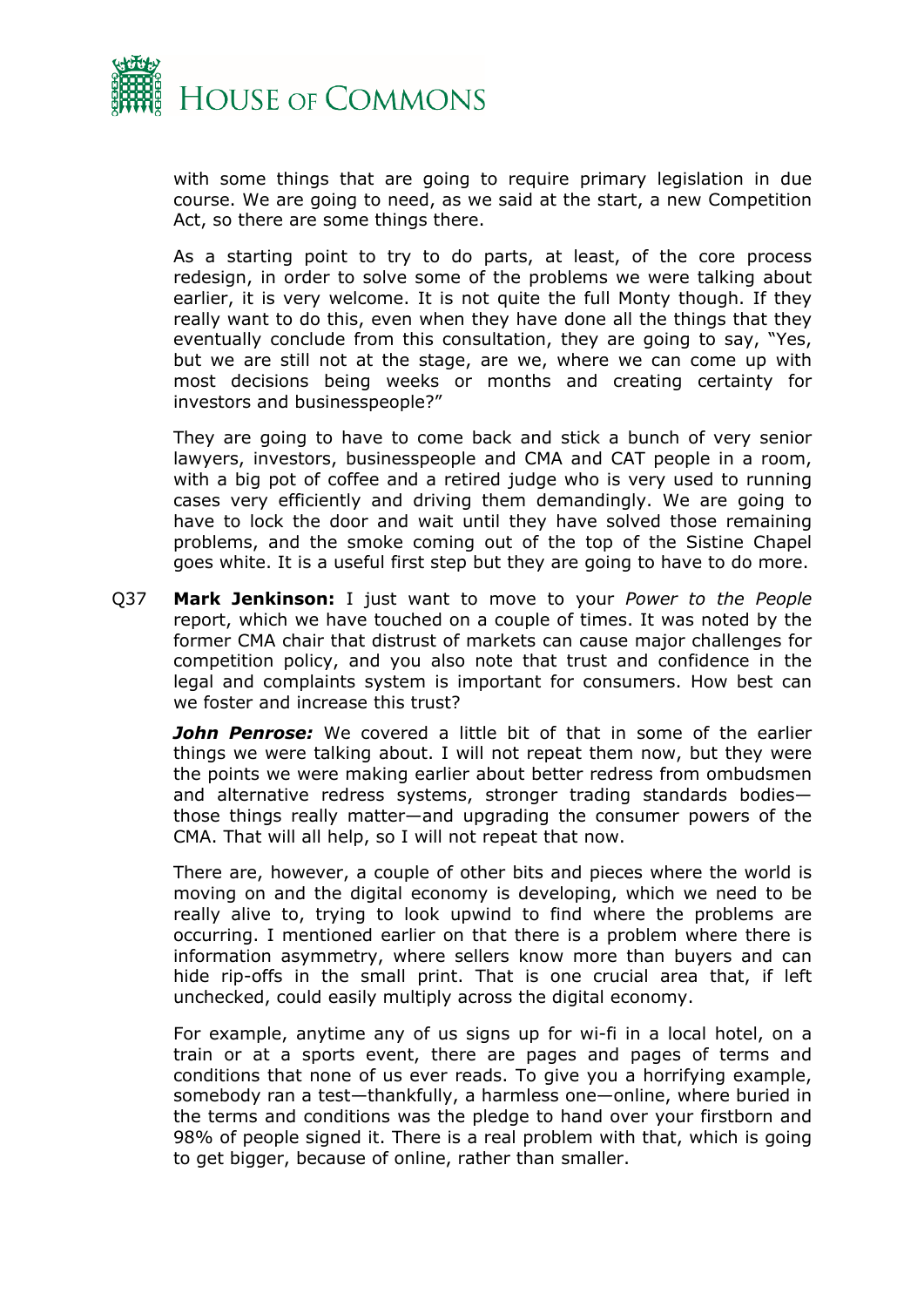

There are things that you can do to sort that out. You can do things with minimum legal standards for contracts, saying that some things are not allowed. That already exists, to an extent. There are unfair contract terms and things like that, but you are probably going to need to upgrade that. You can probably do things as well with fairness tests, and there are some suggestions in here about how we can come up with a rule of thumb for businesspeople, so that they do not have to reach for brilliant and expensive lawyers like George every time, but can work it out so that they are, broadly speaking, going to be right most of the time just by applying a decision rule in their heads.

You can also do things with some of the online decision helpers such as AutoSergei and the price comparison sites. You can see a world where, given a bit of artificial intelligence and so forth, in a few years' time, you might be able to get them to take some quite complicated bits of advice and provide consumers with high-quality advice, which will level the playing field and make it harder for sellers to bury rip-offs in the small print.

There is also sludge. If you are familiar with nudge theory, which is about trying to persuade people to do things, sludge is nudging for evil. It is trying to persuade you to do the wrong things for yourself. At a very junior level—this is not an example of evil—if you have ever tried to sign up to something like Amazon Prime and then unsigned from it, it is a heck of a lot harder to get out of it than it was to get in. That is not a very evil example of sludge, but you can see how that can get further. We need to have ways of measuring sludge and saying, "At some point, it becomes genuinely a major problem for consumers and erodes trust as well".

Those are all things where we need to upgrade our understanding. We need to keep clever people at the CMA and elsewhere, and perhaps on this Committee, to say that we are going to need to have some new ways of dealing with old problems that have fresh legs in the digital economy. None of these is new in principle, but they are all new in the way they are being applied in the digital economy, and we are going to have to have ways of thinking about how to cope with them, so that consumers know they can trust the online world in the same way they can trust the offline world. At the moment, that is not there.

*George Peretz:* John gave the example in his paper of the contract to hand over the firstborn. As far as I am aware, none of my clients has a contract that says that, so I think I can say without too much concern that that would not be enforceable under all the Unfair Contract Terms Act, the Unfair Contract Terms Directive and the Unfair Terms in Consumer Contracts Regulations.

The CMA and the OFT have done quite a lot of useful work under the Unfair Terms in Consumer Contracts Regulations of going around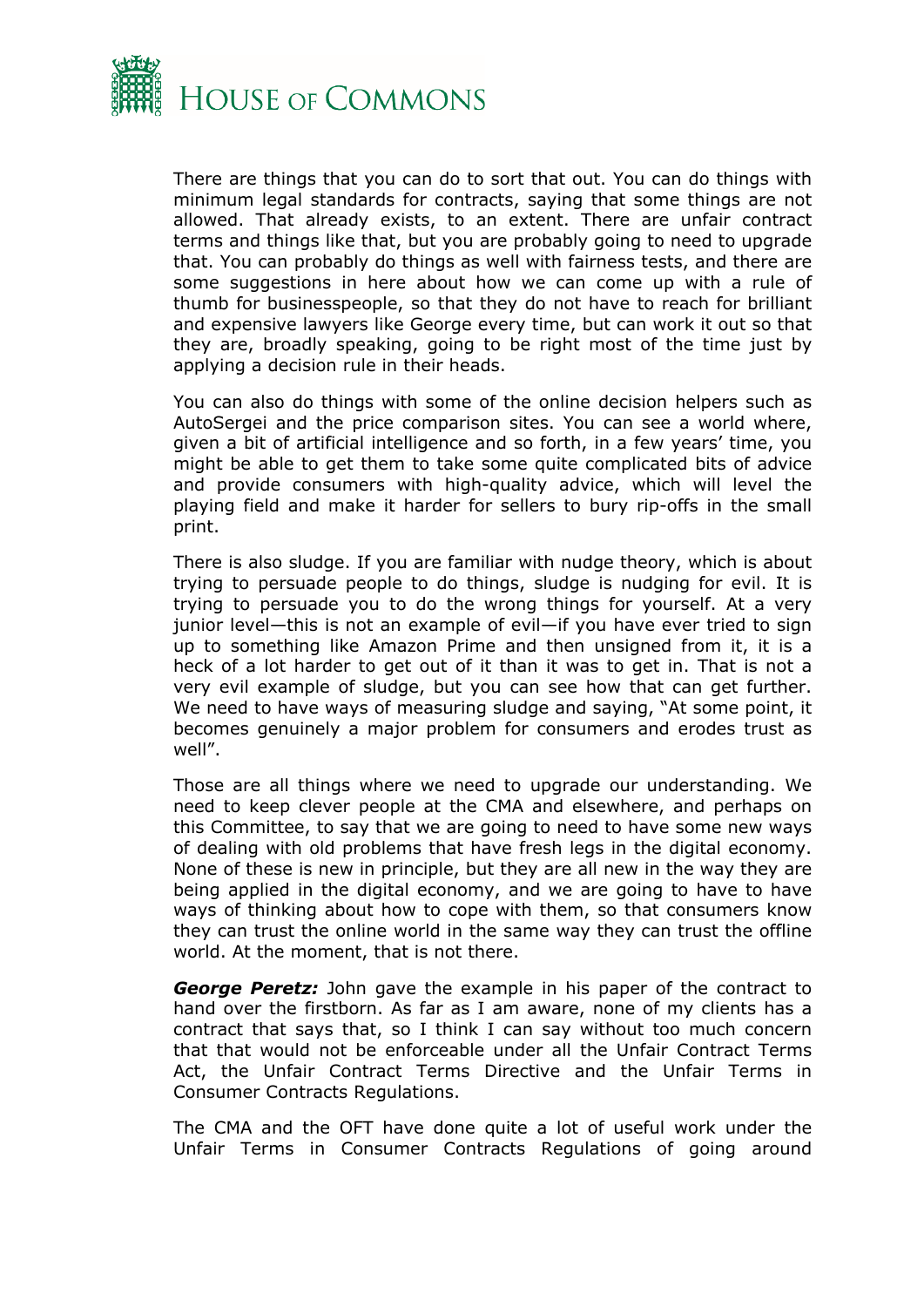

businesses and picking up some of the most horrendous contracts—not quite handing over the firstborn but quite horrendous terms.

Q38 **Mark Jenkinson:** But it is the case that the unfair terms end up in contracts in the full knowledge that they are unfair.

*George Peretz:* Any business that writes long terms and conditions ought to be aware—although sometimes they or the person writing them are not—and any lawyer who drafts them should be aware that you can put anything in your contract. John is right: we have all had experience that we sign things that we have not yet read. Even as a lawyer, I frequently sign things that I have not read. You just do not have time to do anything else.

Somebody who is drafting those, if they are doing their job properly, ought to be very conscious that there are limits in what you can put in them set out in law—the Unfair Contract Terms Act and Unfair Terms in Consumer Contracts Regulations. But, life being what it is, people do not always get the law right, and a lot of consumers have no idea. They think, "If it is in the contract, it must be binding".

As I said, I am not a consumer lawyer but it always irritates me when you go into shops and see a sign saying, "No refunds, no exchanges". You just cannot put that up, and it annoys me, because it shows either, "Yes, we know what the law is but we do not care" or just complete ignorance of the law. Frankly, nobody selling anything should be quite that ignorant of the law. Of course, they also rely on consumers, not themselves, saying, "That notice is not right, is it?" There is a role for education as well. The CMA has tried over the years to look at that as well.

Q39 **Mark Jenkinson:** I have lost count of the number of arguments I have had over cash refunds for faulty goods. I had a question on the Competition Act, but I think we have touched on that quite considerably. I have one final question to Mr Penrose. You chose not to take forward some of the recommendations from Lord Tyrie's 2019 letter to the Secretary of State, such as proposals for greater liability on individuals and boards of limited liability companies for competition law breaches. What was the reasoning behind not taking those forward?

*John Penrose:* I spoke quite extensively to Lord Tyrie, along with a whole series of other experts, while I was writing the report. The reason why I cherrypicked it a little bit is because there were a series of what I will call straightforward, no regrets things, which everybody agrees should be done, and those are the ones that I specifically recommended in the report. I will not summarise them again here, but you can see them very quickly.

Andrew Tyrie's letter is twenty-something pages long and pretty dense, with an awful lot of stuff in it. Of the remainder, quite a lot would be swept up into my recommendation for the core process redesign. You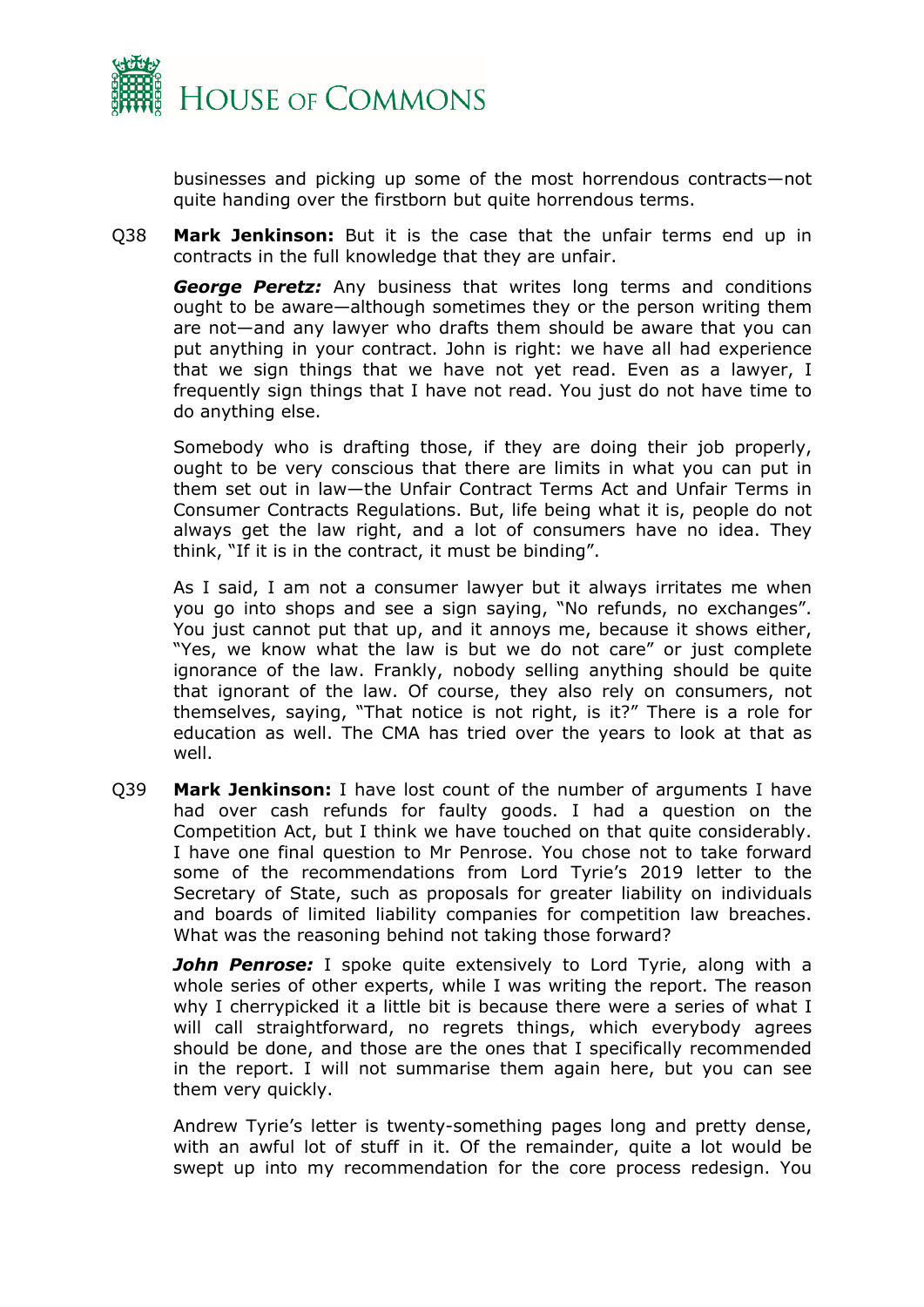

have to take some of them and say, "If I change this piece of the process, it will reduce some other piece of legal protection and, therefore, you need to change that bit too", so there is a whole series of interrelated ones. Frankly, you need to be a legal procedural expert to know whether you are striking the right balance.

Some of them are to do with, as George was saying earlier on, making CMA work more quickly, but they would create real concerns in other quarters that that might translate as reducing the checks and balances on CMA's use of its powers. Some of them were quite controversial as well. I wrapped a collection of them together in the core process redesign and said, "You have to take all of these as a group, because they all have trade-offs between each other and there are some very important principles of justice. If you strike the wrong balance in them by doing one and not the other, you might accidentally cause real harm".

Q40 **Chair:** We have talked a little about the number of jobs the CMA has to do, and you often get into this discussion about when something is too big versus how many smaller things you need to do the job. Does the CMA need to be split up?

*George Peretz:* I suppose that raises the question of where you would split it. The split that is usually suggested is between competition and consumer policy. As I said, I used to work for the OFT. It was a long time ago but it certainly struck me then that there was a lot to be said for keeping both roles within the same body. There is a tendency for competition regulators to get a bit abstracted by fascinating economic theories and abstruse arguments, and it gets a little detached from the real world. One advantage of it having a consumer arm is that it pulls the competition part of the operation to look at the sorts of competition issues that really affect consumers. It helps with the prioritisation.

There are also a lot of areas where there is an overlap between consumer policy and competition policy. Most obviously, if you are thinking about bad behaviour by very big companies, you can often look at that both through a competition lens—it is an abuse of their dominant position and through a consumer lens, and say that they are doing things that are contrary to consumer law, data protection law, particularly in digital markets, or other areas. When you are trying to problem solve, it is useful to be able to look at all aspects to decide which tools you are going to use.

If you have a regulator that is just a competition regulator, everything it looks at becomes a competition problem. It is the old phenomenon: if all you have is a hammer, every problem becomes a nail. If it covers a bit a wider suite of perspectives and remedies, you are more likely to tailor the tool to what the right one is to deal with the particular problem you have in front of you.

Q41 **Chair:** Do you agree?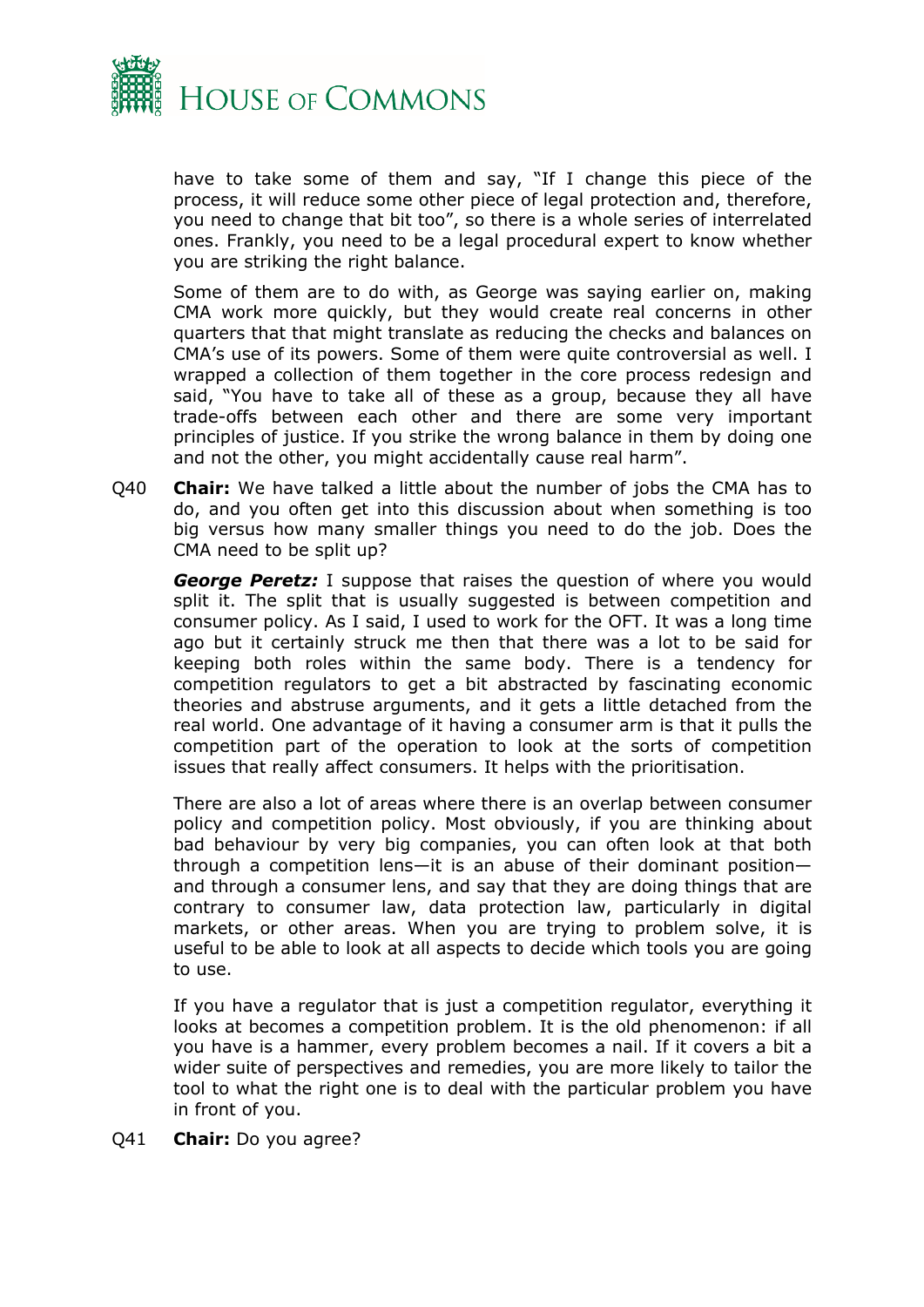

*John Penrose:* Yes. The simple answer to your question is no: it should not be split. As George rightly pointed out, competition and consumer policy must go together. The whole point of competition is for the benefit of consumers. I was always taught in business that structure and form should follow function. In other words, the thing you need to do to fix CMA and CAT is this core process redesign I was talking about. Do that and most of it will work. At the end of it, once you have a redesigned organisation doing a redesigned process, if you then decide you want to make some organisational changes within it, that is the point you do it. You do not start off by doing the organisational changes first before you have even worked out how you want to do the job.

Q42 **Chair:** Presumably, therefore, you agree with the approach being taken on the Digital Markets Unit and the Digital Regulation Cooperation Forum, where all the regulators are coming together to talk about digital issues without the idea that there should be a new digital regulator.

**John Penrose:** Yes, for a couple of reasons. One is that, because the entire economy is digitising, if you have a digital regulator, pretty soon it hollows out the CMA and becomes the new CMA, which is just a silliness. Another is that we do not know what the new digital market and the new digital economy are going to look like in the end. We are partway through that process but still have an awfully long way to run. Who knows what it will look like in the end? Again, focus on doing what you are trying to do, and the structure of the institution will fall out at the end of that process, once you have got the rest of it right.

Q43 **Chair:** George Peretz, I noticed last week that the CMA levied a pretty hefty fine on Facebook for not doing what the CMA asked it to do. When we talk about digital markets, we are talking about multinational companies, often based in the United States. Do we really have the power and influence here, through what we are trying to do, to have an impact on these companies, or do we need some new powers?

*George Peretz:* The context of that fine is really interesting. It is an interesting merger case: Facebook's attempt to buy Giphy, which is a supplier of GIFs. Quite often on Twitter or something, someone puts a GIF, which is a short bit of movement. The CMA has, in fact, gone slightly out on a limb internationally. This is a major international merger, but the CMA picked it up and said, "We see a problem here", where other entities have not. The way our jurisdictional rules currently work means that they found it was within their jurisdiction and, as I said, they have gone somewhat out on a limb.

I am not involved with the case, so I can comment to the effect that Facebook is plainly very angry, to use a non-technical term, at what has happened. You get the flavour of that from its successive appeals to the Competition Appeal Tribunal about what is being done to it.

The fine arose out of what is called an interim remedy. Facebook had bought Giphy before the CMA intervened and, in those cases, what the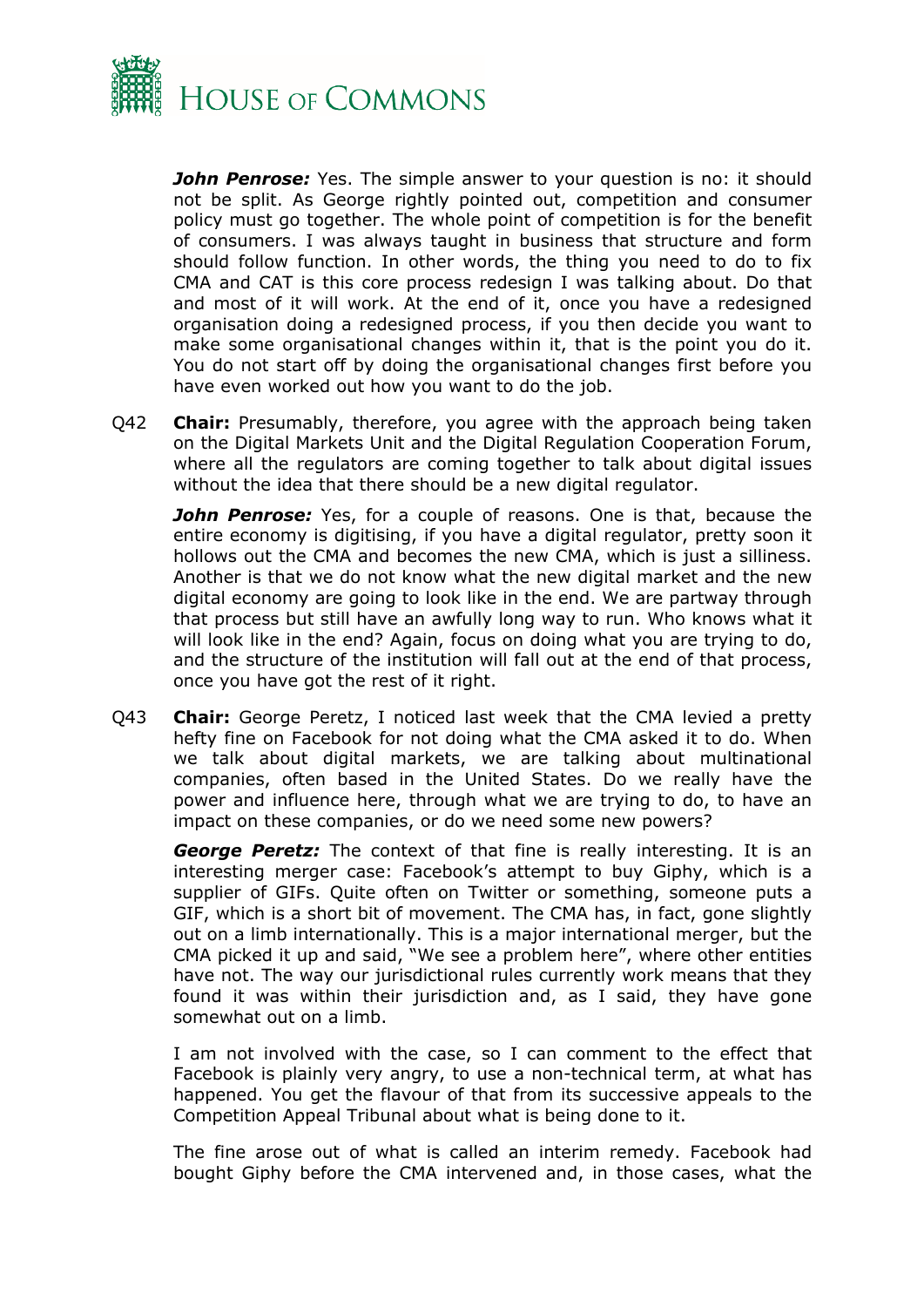

CMA does is impose "hold separate" orders. It is one of those areas that, over the years, have become more and more onerous for the companies concerned. It used to be fairly light touch but is now extremely interventionist, with frequent reporting obligations and demands to provide information about separation.

Facebook clearly felt that it was completely unacceptable that the CMA was demanding all this information, no doubt large parts of it coming from the United States. It looks from the decision as if it has stonewalled, to some extent—that is, of course, just hearing what the CMA says about it—and, therefore, got a very huge fine. It is huge, largely because, if you are going to penalise a company the size of Facebook, you really do have to fine it a large amount of money. Otherwise, it just does not notice.

It is an interesting context. The CMA seems to have a certain amount of courage in its mergers jurisdiction. It is prepared to tackle problems that nobody else seems to pick up. There are, though, limits and dangers with that, and there will be cases where the CMA will need to ask itself, "Do we really want to be the only competition authority taking this point?" against some of these enormous companies that, in many ways, are comparable to countries in their size and power. It will be interesting to see how that develops.

So far, it seems to have a certain amount of courage, but the problem with courage is that it can turn into foolhardiness. We will have to wait and see.

Q44 **Chair:** International collaboration is, therefore, an interesting point between the European Commission, the FTC and others. We have touched a little bit on oversight of the CMA and its interventionist approach in some measures and a quasi-legislative approach in others. Clearly, there is a conversation for us to have on the Committee corridor here in Parliament about how we have proper oversight of regulators, but I am just interested in whether either of you have any specific views about how we ought to be doing that.

*John Penrose:* I have a couple of recommendations in my report specifically about the upfront, ex ante powers that we are about to give to the new Digital Markets Unit in the CMA. What I have suggested there is that, first, those expanded powers will have to require primary legislation. They will anyway, so we will all get a chance to say whether we are happy with those as MPs at the time.

Once we have given those powers to the CMA, they need to be framed in a couple of very important ways. One is that they should be last resort powers, only to be used if it cannot get to the right answer using its normal competition powers. The danger of the upfront stuff is that it is quicker and easier. It is quite a heady drug for any regulator to have in its medicine cabinet, so they need to be last resort powers.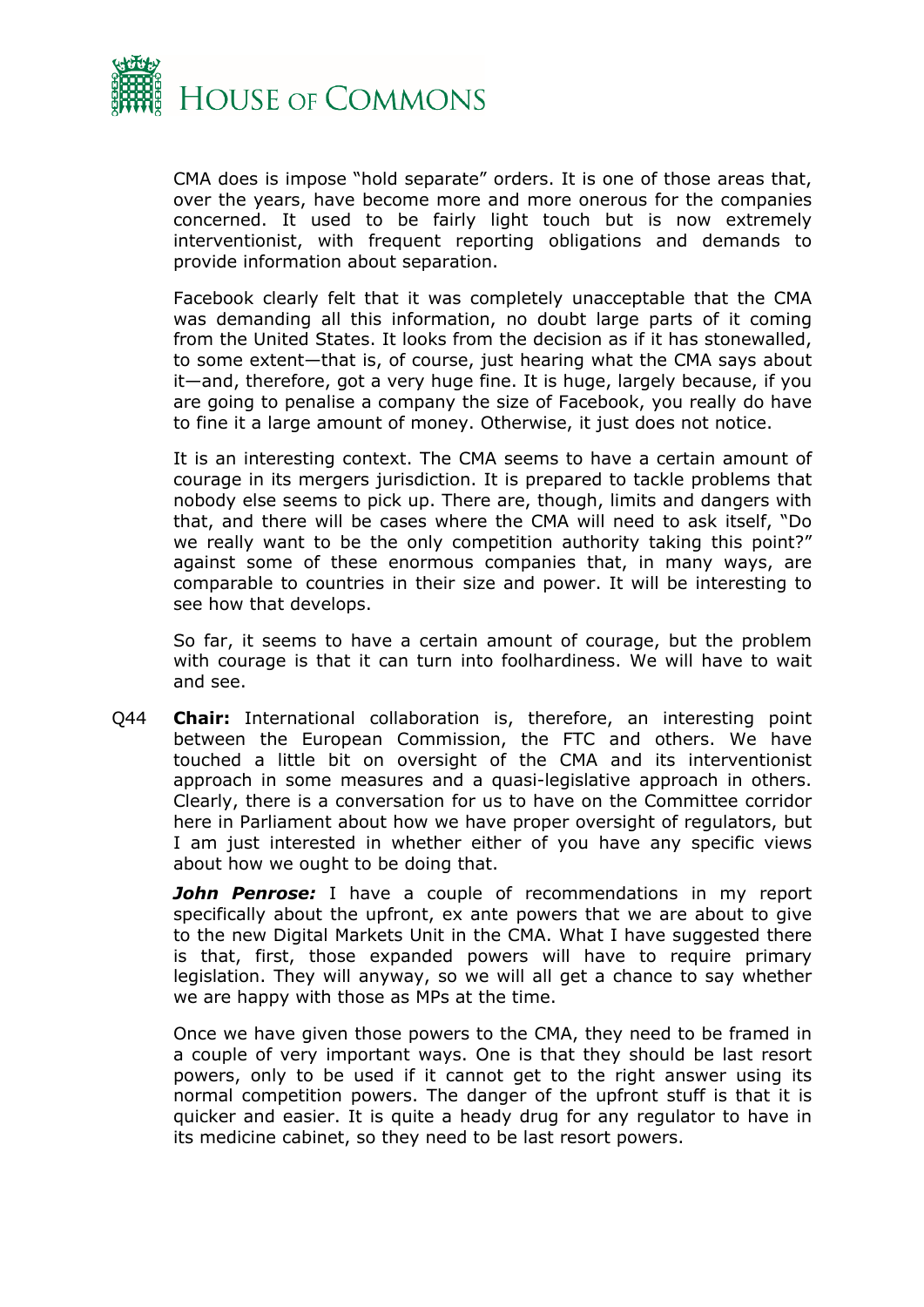

They need to be subject to the better regulation rules, when I was talking about the need to be upgraded. That should apply to both the economic regulators and this new unit in CMA, so that they come back regularly to look at the size and scope of the burdens that they are imposing.

Equally, every time a new digital monopoly appears—and there will be new ones that appear as the digital economy develops—in an industry or company that has not been invented yet and none of us has ever heard of, we are going to need to add those new digital monopolies to the scope of the Digital Markets Unit in order to allow those powers to be applied. That should not happen just on the say so of the Digital Markets Unit or of the CMA. I am arguing that that should come to Parliament, perhaps with secondary legislation or some sort of process, where we all get a chance to say, "Hang on a second—is this really necessary?"

I am also suggesting that, when something stops being a monopoly—and they need to have the legal duty to try to erode monopoly powers so that things stop being monopolies over time, rather than just becoming frozen forever—they should have the power to take them out of scope. They should not need to come to Parliament for that, if they are saying, "We do not need that power for this monopoly in this company anymore". They should just be able to write that off, but they should write a letter and make it clear in public that that is what they have done.

All of those are essential bits of mechanisms to stop Henry VIII clauses and all those other things, in order that we do not get regulatory creep and ever-expanding regulatory burdens.

Q45 **Chair:** Is there any role for the House of Lords? You talked about MPs and the House of Commons there.

*John Penrose:* The primary legislation point will clearly have to go through both Houses of Parliament. If we had a secondary legislation process for expanding or reducing scope, I would envisage that that would be the normally secondary legislation process.

Q46 **Chair:** So, if we are using primary or secondary legislation, you do not think there needs to be, for example, a joint committee that looks at these issues.

*John Penrose:* That is well beyond my paygrade and I would leave that to the parliamentary procedural experts to decide.

Q47 **Chair:** Very good. I have one last question for you, John Penrose. You were asked by the Prime Minister to do this report. We have talked about legislation. Have you been given any commitments about when we might expect some legislation?

*John Penrose:* I have no precise dates. It would probably be lèse-majesté to reveal the contents of any future Queen's Speech. However, it is pretty clear to any independent observer that they can go quite a long way and are clearly trying to do so with things like the